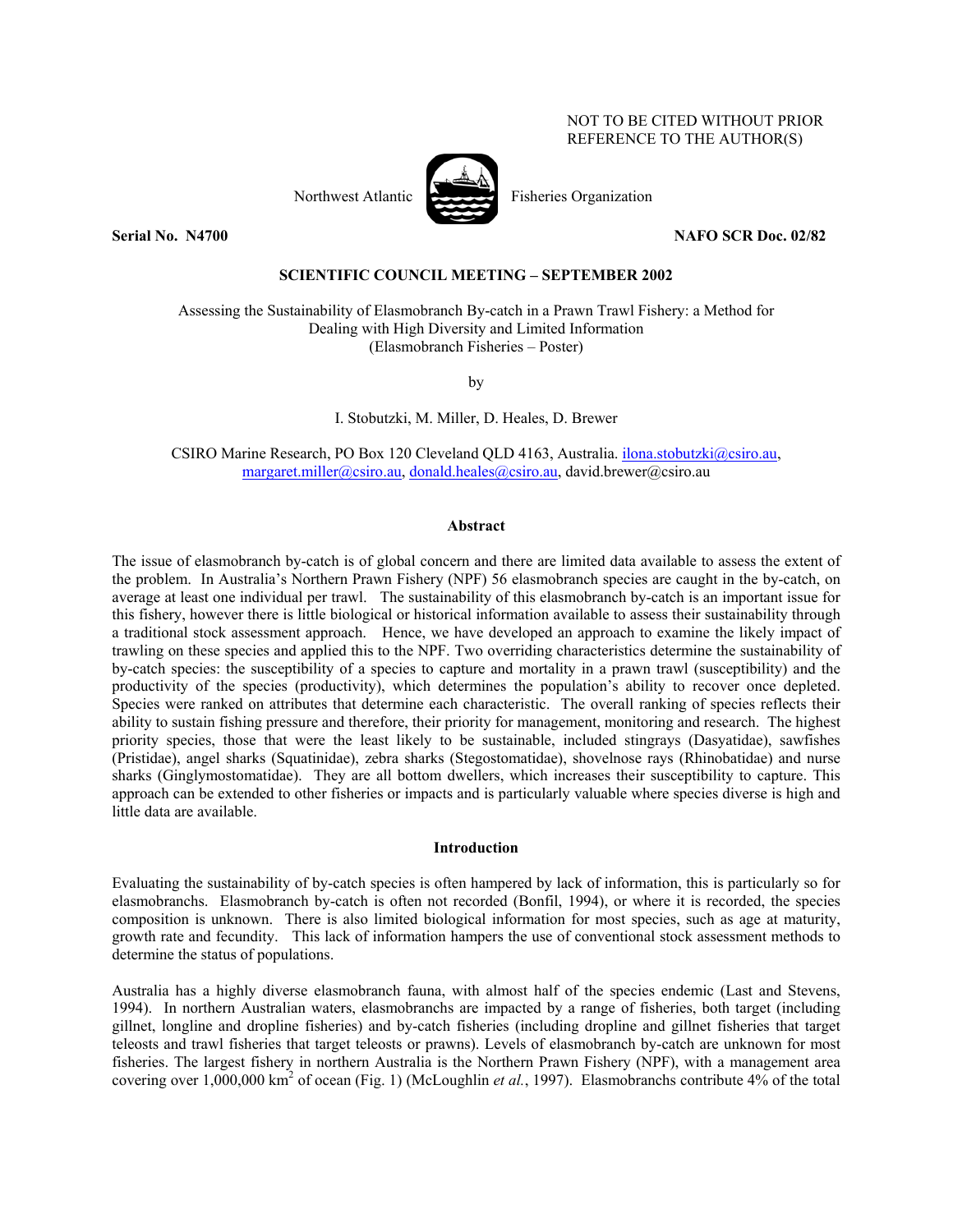by-catch weight of this fishery (Stobutzki *et al.,* 2001a). Prior to 2001, NPF trawlers were allowed to retain shark products, but were restricted with respect to the amount on board at any one time.

This study is one of several (Milton, 2001; Stobutzki *et al.*, 2001b) that broadly examine the sustainability of bycatch species groups in the NPF and is published in full in Stobutzki *et al.* (2002). The aim was to assess the relative sustainability of elasmobranch species taken as by-catch in the NPF. This study provides a demonstration of a broadbrush method developed by Stobutzki *et al*. (2001b) to deal with the high diversity and limited information. This semi-quantitative technique assesses the sustainability of species based on two overriding characteristics, 1) their susceptibility to capture and mortality due to trawling and 2) the population's productivity. Traditional population assessment methods attempt to measure/model these factors. Our process uses biological and ecological attributes of the species to provide an index of these two characteristics, maximising the use of the limited information available. The process identifies species that are the least likely to be sustainable in the by-catch, so that research and management can be focused on these species.

## **Methods**

A list of the elasmobranchs species recorded in the area of the NPF was compiled (Last and Stevens, 1994). A list of species taken as NPF by-catch was collated from two sources:

- 1) fishery research surveys undertaken within the NPF fishing grounds (Blaber *et al*., 1997; Crocos *et al*., 1997; Crocos and Coman, 1997; Stobutzki *et al.,* 2001a) and
- 2) elasmobranch by-catch recorded at sea by observers on commercial vessels; these observers were either scientific staff or trained crew-members (Pender *et al*., 1992; Stobutzki *et al*., 2000; 2001a).

The assessment of the sustainability of the species is based on the method developed by Stobutzki *et al.* (2001b) and documented in detail in Stobutzki *et al*. (2002). The sustainability of the species was assumed to be dependant on two overriding characteristics, 1) their susceptibility to capture and mortality due to trawling and 2) the population's productivity or capacity to recover after depletion. Biological and ecological information was collated from the literature (Compagno, 1984a; 1984b; Last and Stevens, 1994; Froese and Pauly, 1999). This was used to rank species along two axes:

- Axis 1: The susceptibility of a species to capture and mortality due to a prawn trawl (susceptibility),
- Axis 2: The productivity of the species (productivity).

Each characteristic (or axis) was derived from several attributes that determine or provide an index of the characteristic (Table 1). Each species was given a rank from 1-3 for each attribute (the definitions of the ranks for the criteria are provided in Table 1). A rank of 3 suggested the species is highly susceptible to capture or has a low productivity; a rank of 1 suggested the species has a low susceptibility to capture or a high productivity. Depending on the criterion these ranks were based on categorical or continuous data (Table 1). Where continuous data were used, as no information was available to assign the divisions between the ranks, the range of the data was divided into thirds to create the categories.

Where species-specific information was not available, a species was given the same rank as other species within its family for the attribute: water column position, diet and day/night catchability. In the other attributes, where it is not necessarily logical that family members would be similar, or where family information was not available, a rank of 1 was used as a precautionary approach. Table 1 shows the proportion of species for which species-specific information was available for each attribute.

# *Analysis*

Partial correlations (Sokal and Rohlf, 1996) were used to determine whether there was any redundancy in the rankings of the attributes. Strong correlations would suggest that two or more attributes are explaining the same factors, which would lead to overemphasis of their effect. One of the correlated attributes should, therefore, be removed.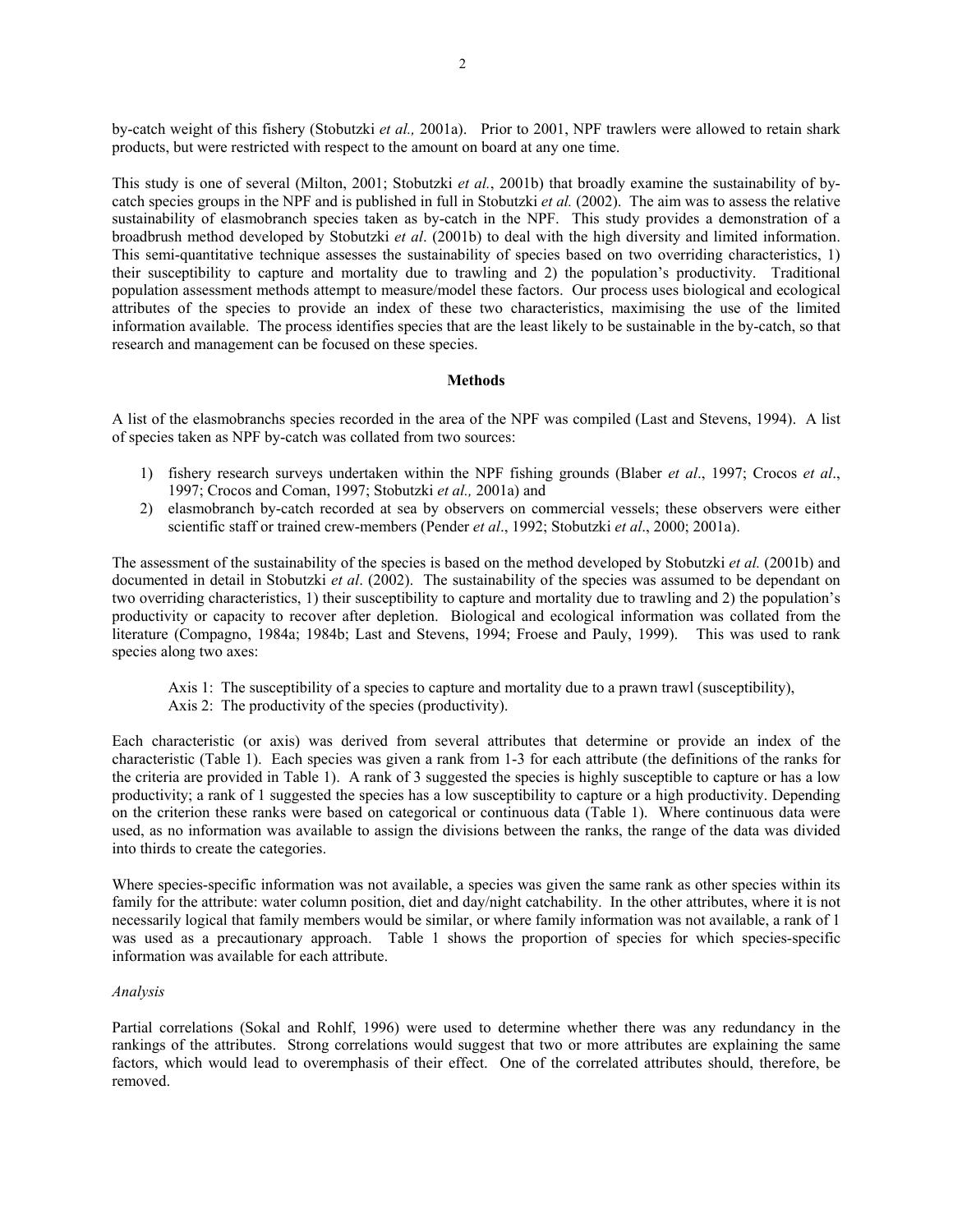The total susceptibility or productivity ranking of a species was determined by the following equation:

$$
S_{i} = \frac{\sum_{j=1}^{n} w_{j} R_{i}}{\sum_{j=1}^{n} w_{j}},
$$
\n(1)

where  $S_i$  is the total susceptibility or productivity ranks for species *i*,  $w_i$  is the weighting for attribute *j*,  $R_i$  is the rank of species *i* for attribute *j* and *n* is the number of attributes on each axes.

The attributes were weighted to reflect the relative importance of each attribute in determining the overall characteristic and the robustness and quality of the data (Table 1), the later in terms of the amount of speciesspecific information and the scale of the information available. The attributes that were seen as major determinants of the susceptibility or recovery and with more robust data were weighted highest. This weighting was done in collaboration with the NPF Fishery Assessment Group.

The total susceptibility and productivity ranks for the species were graphed to determine the relative sustainability of the species caught as by-catch by prawn trawlers. The species least likely to be sustainable would be identified as the species with the highest ranks on both axes.

Contour lines were drawn on the graph to group species that would be similar with respect to their sustainablity. As neither susceptibility nor productivity alone provides a complete index to the sustainability of species, the index is a combination of these. Productivity is likely to be conditionally important on susceptibility and therefore, a multiplicative relationship between the two axes is appropriate. We have assumed that this relationship is symmetrical and given this assumption the contour lines follow the equation

$$
16(y - 0.75)(x - 0.75) = 4, 9, 16, 25, 36, 49
$$
\n(2)

### **Results**

At least 79 species of elasmobranchs from 18 families, occur in the NPF region (Table 2). Of these, 56 species (16 families) have been recorded in the prawn trawl fishery by-catch (Table 2). The Carcharhinidae and Dasyatidae, the most species-rich families in the region, have the highest number of species recorded in by-catch (Table 2). There are 9 families in which all species occurring in this region have been recorded in by-catch (Table 2).

Recent surveys (Stobutzki *et al*., 2002) show that the highest overall catch rates were *Carcharhinus tilstoni, C. dussumieri, Rhynchobatus djiddensis* and *Himantura toshi* (Table 3). These four species contributed almost 65% of the observed elasmobranch catch. *Carcharhinus dussumieri* and *C. tilstoni* were recorded in 20% of all trawls, *R. dijiddensis* in 14% and *H. toshi* in 17%.

The 56 species of elasmobranchs recorded as by-catch in the NPF were ranked on each of the attributes on the two axes (Table 4). When the ranks of the species on the two axes were plotted (Fig. 2). *Dasyatis brevicaudatus, Pristis pectina, P. clavata, P. microdon, P. zijsron* and *Himantura jenkinsii* rank the lowest on the combination of the two axes, suggesting that they are the least likely to be able to sustain capture as by-catch. The species *Eusphyrna blochii, H. toshi, C. macloti* and *C. tilstoni* ranked the highest on the two axes, suggesting they are the most likely to be able to sustain capture as by-catch.

#### **Discussion**

Of the elasmobranch species known to occur in this region, 71% are taken as by-catch in the NPF. The highly diverse by-catch is characteristic of tropical prawn trawl fisheries (Hall, 1999). There are no long-term data available from which changes in catch rates of elasmobranch species can be examined. While shark by-product is recorded in NPF logbooks the data are of limited value as they are not validated and not species-specific. Pender *et al.* (1992) surveyed the by-catch in Northern Territory waters of the NPF during the 1980s. Rhynchobatids (71% of the elasmobranch catch), carcharhinids (12%) and dasyatids (11%) dominated the catch (Pender *et al*., 1992). All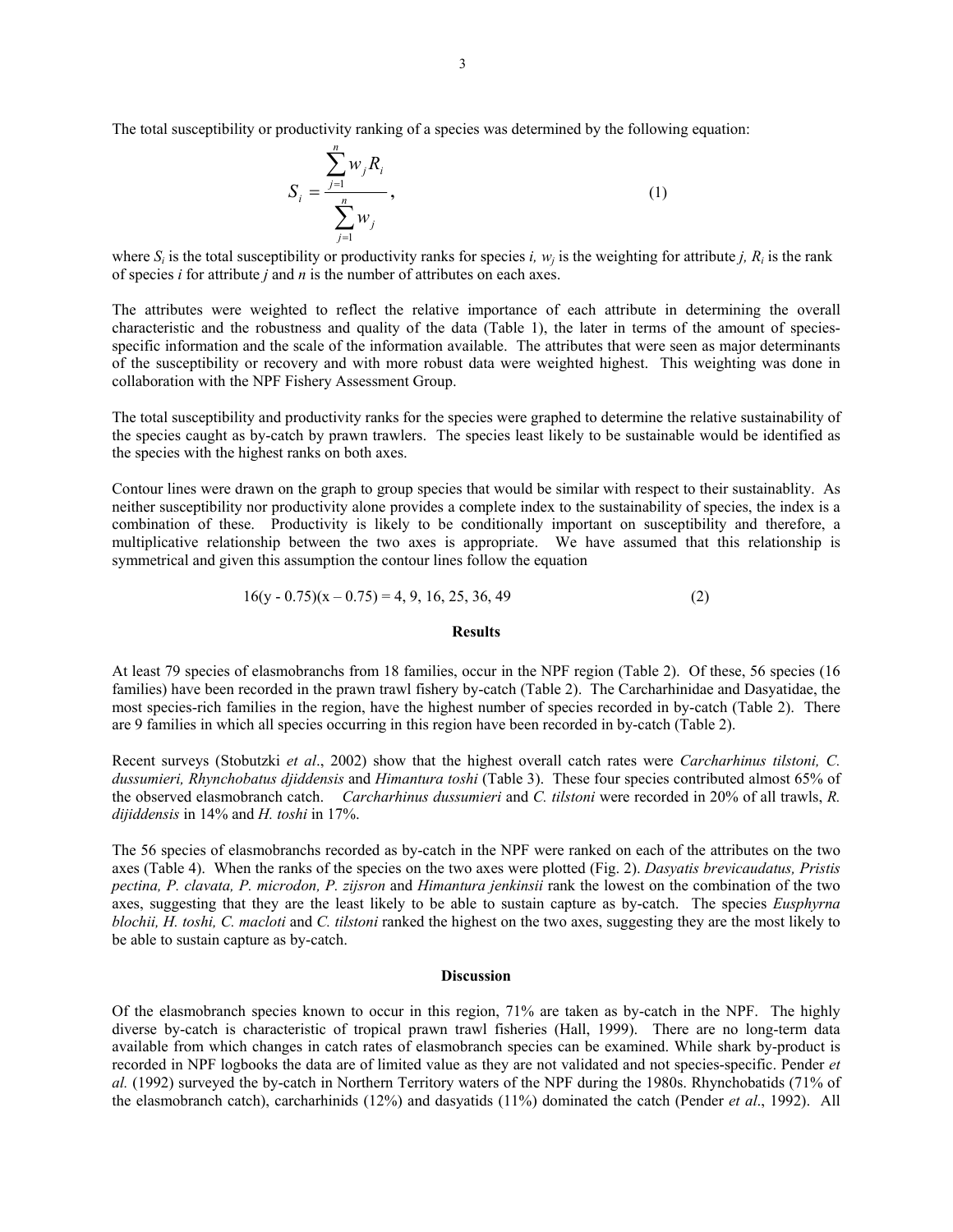species recorded by Pender *et al*. (1992) were recorded in our study. Direct comparisons of the catch rates between Pender *et al.* (1992) and the current study are not possible due to differences in the gear, season and region.

Elasmobranchs, in general, are more susceptible to overfishing than bony fishes, but there is likely to be a range of sensitivities among the species (Walker, 1998; Stevens *et al*., 2000). The process we have applied here examines these different sensitivities and highlights those species whose populations are most likely to be affected by the NPF. The process is designed to deal with the high diversity of the by-catch and the paucity of information available for most species. Our process is similar to that used by the IUCN Red lists, that categorize species with respect to the threat of extinction worldwide. The IUCN use criteria on the extent of population decrease, area of occurrence, percent of population that are mature and the probability of extinction (IUCN, 1996). The IUCN criteria have been modified for application to marine fishes and for smaller geographic scales (Musick, 1998).

Several authors have examined the variable resilience of elasmobranch species to fishing pressure. These approaches have focused on life history characteristics of species that influence the recovery of populations, including reproductive and growth parameters (reviewed by Stevens *et al*., 2000). Our process is similar to these, but focuses at the level of an individual fishery, incorporating fishery-specific information on the susceptibility of species to the fishery. A significant issue with all methods is the ability to calculate the range of parameters required for a large number of species (Stevens *et al*., 2000). The semi-quantitative method we have developed maximizes what can be determined from the data available and enables consistency across the species. The species' attributes include those that influence the probability of extinction of species and their sensitivity to overfishing (McKinney, 1997: Carlton *et al*., 1999; Roberts and Hawkins, 1999; Stevens *et al*., 2000). This analysis provides a process for highlighting information gaps and prioritizing species for future management and research. This process does not replace traditional methods of population assessment but provides a rapid assessment of the species, so that traditional methods can be focused on the high-risk species.

The species that were least likely to be sustainable in the by-catch of the NPF were *D. brevicaudatus, P. pectinata, P. clavata, P. microdon, P. zijsron* and *Himantura jenkinsii* (Fig. 2). The pristids and *H. jenkinsii* had ranks of 1 on the susceptibility axis, the lowest possible rank, while *D. brevicaudatus* ranked 1.15 (Table 4?). These species are demersal, are rare in the by-catch, and at least for the pristids (which have restricted depth distributions) are likely to be rare naturally. Nothing is known about their survival. Their diets include benthic organisms and are likely to include commercial prawns; their range and day/night catchability is unknown. The combination of these factors means that these species are likely to occur in trawl grounds and they are highly susceptible to capture and mortality due to trawlers. The productivity of these species is also low (Table 4?). The rarity of the species in the by-catch means that no data are available to estimate the probability of breeding before capture, removal rate, total biomass or the mortality index for most of these species, and they therefore received ranks of 1 for these criteria. In general these are large animals and therefore, likely to have lower productivity and slower recovery of their population than smaller species. The annual fecundity was low for all species.

The pristids are the focus of increasing international concern, because their populations are declining worldwide (Stevens *et al*., 2000). They are rarely seen today in areas where they were previously abundant (Simpfendorfer, 2000). This decrease in pristid populations has resulted in four species being listed on the IUCN 1996 Red List (Bailie and Groombridge, 1996). Of the species studied here, *P. pectinata* and *P. microdon* are listed as endangered. Recent demographic analysis of pristid populations suggests that their recovery will take several decades even if given effective conservation (Simpfendorfer, 2000).

In comparison, the species that were most likely to be able to sustain capture in the by-catch of the NPF were *H*. *toshi, E. blockii, C. macloti* and *C. tilstoni.* These species had a lower susceptibility to capture and mortality due to trawling (Table 4?). With the exception of *H. toshi*, these are pelagic species, lowering the likelihood of capture in prawn trawls. For the species where data were available, their survival was higher in trawls. The depth range of the species was wide and their catch rates during the day were the same as or higher than at night. This provides some refuge from the night-time commercial trawling. The data available suggest that their productivity is higher than most (Table 4?). Individuals of most of these species are likely to have bred before capture and they are smaller. These species were common in the by-catch, enabling estimates of their removal rate, which was low and their mortality index average. However, all species had low annual fecundities.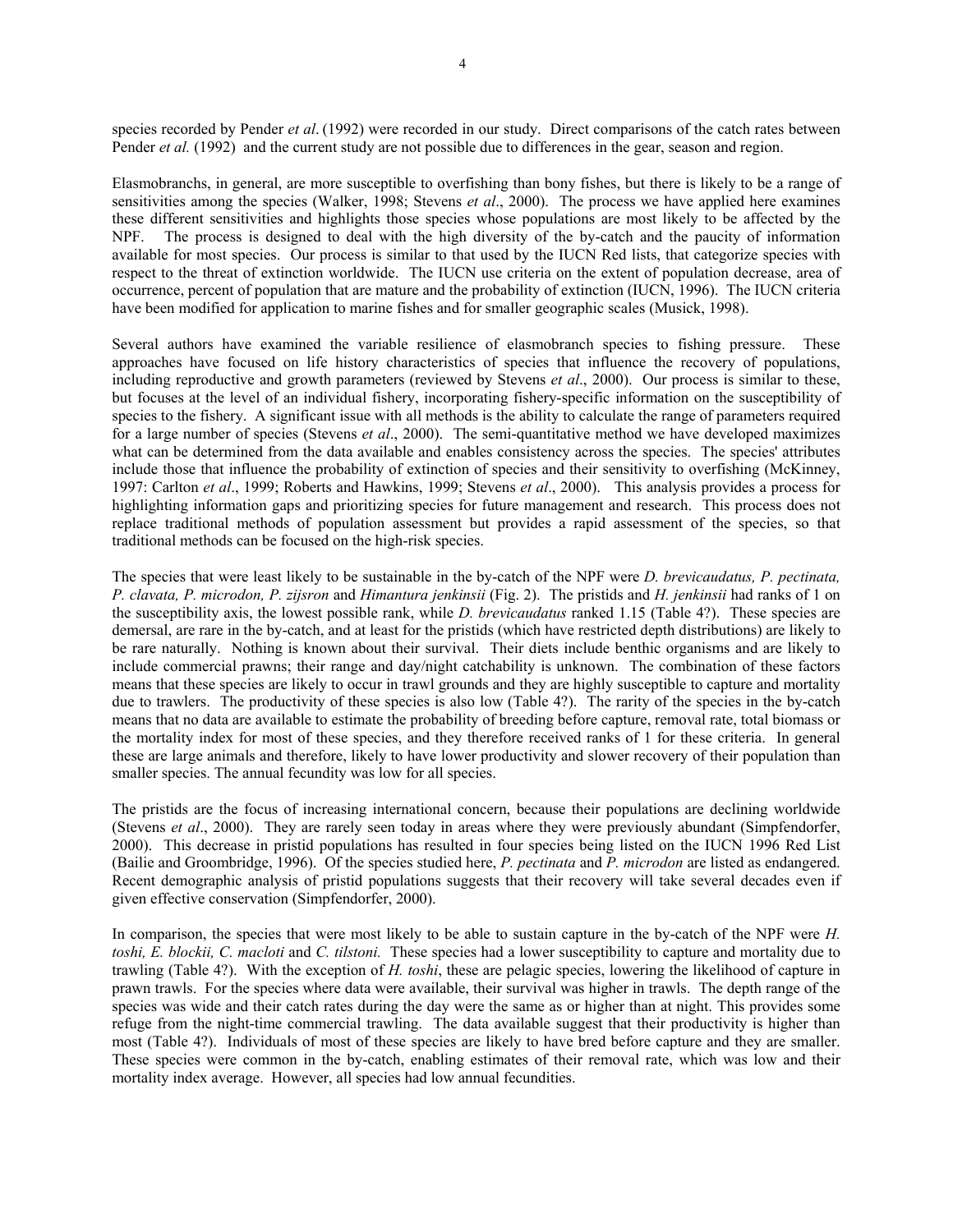This assessment of the elasmobranch by-catch is an important first step in ensuring their sustainability as it provides a focus for future research and management. There is a clear need to collect information to fill in the gaps in the knowledge of the biology of the least sustainable species. By-catch management actions should also focus on this species group. The current ranking is constrained by the available data and assumptions of the methods (Stobutzki *et al*., 2002). The influence of the lack of species-specific information on the ranks should be taken into account, as it may increase the rank of species.

It is also important that the assessment of the sustainability of elasmobranch species is extended to include the impact of other fisheries in the region. In the region of the NPF there are fisheries that target sharks, as well as other fisheries that take elasmobranchs as by-catch. As elasmobranch species are relatively mobile and their populations may have a wide range, they may be impacted by several fisheries. The cumulative impact of several fisheries may result in an unsustainable impact overall. For example, the pristids are likely to be impacted by the inshore and estuarine gillnet fisheries in this region.

The process undertaken in this research is the first time elasmobranch by-catch has been assessed on this scale. The results highlight the diversity of elasmobranch by-catch in the NPF and the species that are least likely to be sustainable. We have also highlighted the limited information available for making this assessment. However, our method was designed to maximize the use of this information. The process we have developed has been designed to be transferable to other fisheries and is likely to be of greatest benefit where diversity is high and information limited.

## **Acknowledgments**

We thank the commercial fishers who took the time to record their catch in logbooks and support this project. The skippers and crews of the boats on which our scientific observer sampled are also thanked for their cooperation and patience. We also thank the Northern Prawn Fishery Management Advisory Committee for its support; the Northern Prawn Fishery, Fishery Assessment Group for their participation in this process and feedback; C. Rose for collection of the crew-member observer data; and T. Walker for valuable comments on the manuscript. CSIRO Marine Research colleagues helped in many ways, M. Haywood, F. Manson and J. Bishop for assistance with the bioregion data and commercial effort data, C. Burridge and W. Venables for assistance with the statistical analysis; S. Blaber, G. Fry, D. Milton, J. Salini, J. Stevens and T. Wassenberg for constructive comments on the manuscript. We also thank the fishing, scientific and electronics crew of the "R.V. Southern Surveyor" who made the research surveys possible. This project was funded by the Australian Fisheries Research and Development Corporation (Project no. 96/257) and CSIRO Marine Research.

#### **References**

- BAILIE, J., and B. GROOMBRIDGE. 1996. IUCN Red List of threatened animals. IUCN, Cambridge. 448 p.
- BLABER, S., D. BREWER, C. BURRIDGE, M. FARMER, D. MILTON, J. SALINI, Y-G. WANG, T. WASSENBERG, C. BUXTON, I. CARTWRIGHT, S. EAYRS, N. RAWLINSON, R. BUCKWORTH, N. GILL, J. MACCARTIE, R. MOUNSEY, and D. RAMM. 1997. Effects of trawl design on by-catch and benthos in prawn and finfish fisheries. Final Report to Fisheries Research and Development Corporation, Project No. 93/179. FRDC , PO Box 222, Deakin West ACT 2600, Australia.
- BONFIL, R. 1994. Overview of world elasmobranch fisheries. *FAO Fisheries Technical Paper*, 341. 119p.
- CARLTON, J. T., J. B. GELLER, M. L. REAKA-KUDLA, and E. A. NORSE. 1999. Historical extinctions in the sea. *Annu. Rev. Ecol. Syst.,* 30: 515-538.
- CASEY, J. M., and R. A. MYERS. 1998. Near extinction of a large, widely distributed fish. *Science* 281: 690-691.
- COMPAGNO, L. J. V. 1984a. FAO species catalogue. Vol. 4. Sharks of the world. An annotated and illustrated catalogue of shark species known to date. Part 1 – Hexanchiformes to Lamniformes, 249. Rome FAO.
- COMPAGNO, L. J. V. 1984b. FAO species catalogue. Vol. 4. Sharks of the world. An annotated and illustrated catalogue of shark species known to date. Part 1 – Carcharhiniformes, 405. Rome FAO.
- CROCOS, P. J., D. M. SMITH, and G. MARSDEN. 1997. Factors affecting the reproductive performance of captive and wild broodstock prawns. Final Report to the Fisheries Research and Development Corporation, FRDC Project 92/51. FRDC , PO Box 222, Deakin West ACT 2600, Australia.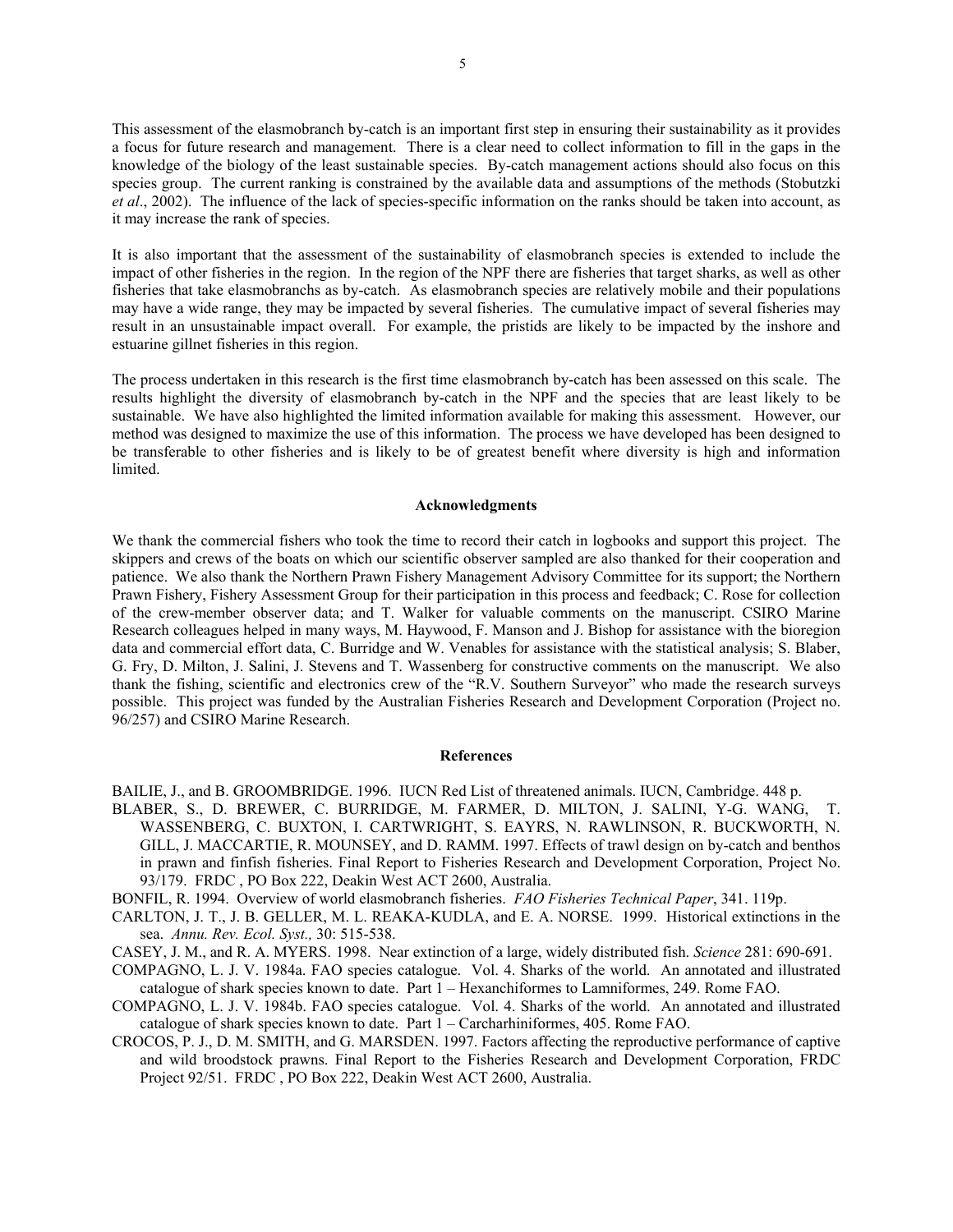- CROCOS, P. J., AND G. J. COMAN. 1997. Seasonal and age variability in the reproductive performance of Penaeus semisulcatus broodstock, optimising broodstock selection. *Aquacult.,* 155**:** 57-69.
- DULVY, N. K., J. D. METCALFE, J. GLANVILLE, M. G. PAWSON, and J. D. REYNOLDS. 2000. Fishery stability, local extinctions and shifts in community structure in skates. *Cons. Biol.,* 14: 283-293.
- FROESE, R., and D. PAULY Editors, 1999. Fishbase 99. URL htpp://www.fishbase.org, Accessed 1999.
- HALL, S. J. 1999. The effects of fishing on marine ecosystems and communities. Blackwell Science, Oxford, 274  $p$ .
- IUCN. 1996. IUCN Red List Categories, US, IUCN.
- LAST, P. R., and J. D. STEVENS. 1994. Sharks and rays of Australia, CSIRO Publishing, Australia. 513 p.
- LAVERY, S., and J. B. SHAKLEE. 1991. Genetic evidence for separation of two sharks, *Carcharhinus limbatus* and *C. tilstoni*, from Northern Australia. *Mar. Biol*., 108: 1-4.
- MCKINNEY, M. L. 1997. Extinction vulnerability and selectivity: combining ecological and paleontolgical views. *Annu. Rev. Ecol. Syst*., 28: 495-516.
- MCLOUGHLIN, K., B. WALLNER. and D. STAPLES. 1997. Fishery status reports 1996. Bureau of Resource Sciences, Kingston, Australia. 144 p.
- MILTON, D. A., S. A. SHORT, M. F. O'NEILL, and S. J. M. BLABER. 1995. Ageing of three species of tropical snapper (Lutjanidae) from the Gulf of Carpentaria, Australia, using radiometry and otolith ring counts. *Fish. Bull.,* 93: 103-115.
- MILTON, D. A. 2001. Assessing the susceptibility to fishing of populations of rare trawl by-catch: sea snakes caught by Australia's Northern Prawn Fishery. *Biol. Cons*., 101: 281-290
- MUSICK, J. A. Endangered marine fishes: criteria and identification of north American stocks at risk. *Fish*. *Res.,* 23: 28-31.
- PENDER, P. J., R. S. WILLING, and D. C. RAMM. 1992. Northern prawn fishery by-catch study: distribution, abundance, size and use of by-catch from the mixed species fishery. Northern Territory Department of Primary Industry and Fisheries, Fishery Report No. 26. NT DPIF, GPO Box 3000, Darwin NT 0801, Australia.
- ROBERTS, C. M., and J. P. HAWKINS. 1998. Extinction risk in the sea. *Trends Envir. Ecol*., 14: 241-246.
- SIMPFENDORFER, C. A. 2000. Predicting population recovery rates for endangered western Atlantic sawfishes using demographic analysis. *Envir. Biol. Fish*., 58: 371-377.
- SOKAL, R. R., and R. J. ROHLF. 1996. Introduction to biostatistics, 2<sup>nd</sup> edition. Freeman and Company, New York**.** 363 p.
- STEVENS, J. D., R. BONFIL, N. K. DULVY, and P.A. WALKER. The effects of fishing on sharks, rays and chimaeras (chondrichthyans), and the implications for marine ecosystems. *ICES J. Mar. Sci*., 57: 476-494.
- STOBUTZKI, I., S. BLABER, D. BREWER, G. FRY, D. HEALES, P. JONES, M. MILLER, D. MILTON, J. SALINI, T. VAN DER VELDE, Y-G. WANG, T. WASSENBERG, M. DREDGE, A. COURTNEY, K. CHILCOTT, and S. EAYRS. 2000. Ecological sustainability of by-catch and biodiversity in prawn trawl fisheries. Final report to the Fisheries Research and Development Corporation. Project no 96/257. FRDC , PO Box 222, Deakin West ACT 2600, Australia.
- STOBUTZKI, I. C., M. J. MILLER, J. P. JONES, and J. P. SALINI. 2001a. By-catch diversity and variation in penaeid fisheries; the implications for monitoring. *Fish. Res*., 53: 283-301.
- STOBUTZKI, I. C., M.J . MILLER, and D. T. BREWER. 2001b. Sustainability of fishery by-catch: a process for dealing with highly diverse and numerous by-catch. *Envir. Cons*., 28: 167-181.
- STOBUTZKI, I. C., M. J. MILLER, D. HEALES and D. T. Brewer. 2002. Sustainability of elasmobranchs caught as by-catch in a tropical prawn (shrimp) trawl fishery. *Fish. Bull. In press*
- WALKER, T. I. 1998. Can shark resources be harvested sustainably? A question revisited with a review of shark fisheries. *Mar. Freshwat. Res*., 49: 553-572.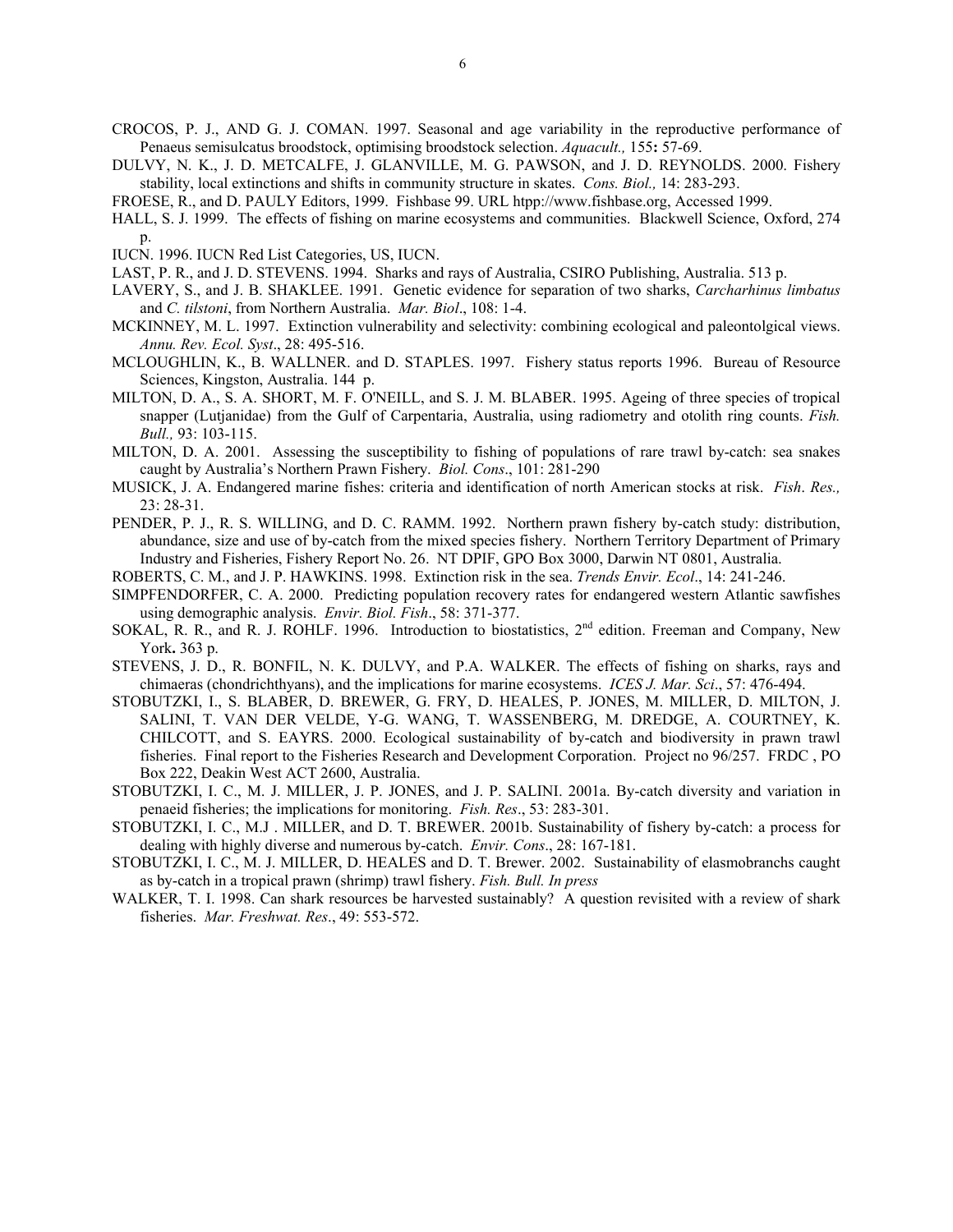Table 1. The species attributes used to assess 1) the relative susceptibility of by-catch species to capture and mortality due to prawn trawls and 2) their productivity, or ability to recovery after depletion due to trawling, these combine to provide the ranks for the axes in Fig. 2. For each attribute the definition of the three ranks is given as well as weighting score and the percentage of species for which species-specific information was used to rank them. The attributes are discussed in detail in Stobutzki *et al*.  $(2002)$ .

|                         |                                | Species-specific | Rank                           |                                            |                             |  |  |  |  |  |  |  |
|-------------------------|--------------------------------|------------------|--------------------------------|--------------------------------------------|-----------------------------|--|--|--|--|--|--|--|
| Criteria                | 3<br>Information (%)<br>Weight |                  |                                |                                            |                             |  |  |  |  |  |  |  |
| 1) Susceptibility       |                                |                  |                                |                                            |                             |  |  |  |  |  |  |  |
| Water column position   | 3                              | 100              | Demersal or benthic            | Not applicable                             | Benthopelagic or pelagic    |  |  |  |  |  |  |  |
| Survival                | 3                              | 18               | Probability of survival        | Probability of survival                    | Probability of survival     |  |  |  |  |  |  |  |
|                         |                                |                  | $< 33\%$                       | between 33% and 66%, inclusive             | $>66\%$                     |  |  |  |  |  |  |  |
| Range                   | $\overline{2}$                 | 71               | Species range $\leq$ 3 fishery | 3 fishery regions < species range $\leq 6$ | Species range $> 6$         |  |  |  |  |  |  |  |
|                         |                                |                  | regions                        | fishery regions                            | fishery regions             |  |  |  |  |  |  |  |
| Day/night catchability  | $\overline{2}$                 | 32               | Higher catch rate at           | No difference between                      | Higher catch rate at day    |  |  |  |  |  |  |  |
|                         |                                |                  | night                          | night and day                              |                             |  |  |  |  |  |  |  |
| Diet                    | 2                              | 55               | Known to, or capable of,       | Not applicable                             | Feed on pelagic             |  |  |  |  |  |  |  |
|                         |                                |                  | feeding on commercial prawns   |                                            | organisms                   |  |  |  |  |  |  |  |
|                         |                                |                  | or benthic organisms           |                                            |                             |  |  |  |  |  |  |  |
| Depth range             |                                | 100              | Less than 60 m                 | Not applicable                             | Deeper than 60 m            |  |  |  |  |  |  |  |
| 2) Productivity         |                                |                  |                                |                                            |                             |  |  |  |  |  |  |  |
| Probability of breeding | 3                              | 42               | Probability of breeding        | Probability of breeding before             | Probability of breeding     |  |  |  |  |  |  |  |
|                         |                                |                  | before capture $\leq 50\%$     | capture not significantly different        | before capture $> 50\%$     |  |  |  |  |  |  |  |
|                         |                                |                  |                                | from $50\%$                                |                             |  |  |  |  |  |  |  |
| Maximum size            | 3                              | 100              | Maximum disc width             | $853$ mm < maximum                         | Maximum disc width          |  |  |  |  |  |  |  |
|                         |                                |                  | $>1755$ mm                     | disc width $\leq$ 1755 mm                  | $< 853$ mm                  |  |  |  |  |  |  |  |
|                         |                                |                  | Maximum total length           | $1861$ mm $\leq$ maximum                   | Maximum total length        |  |  |  |  |  |  |  |
|                         |                                |                  | $>4781$ mm                     | total length $\leq$ 4781 mm                | $< 1861$ mm                 |  |  |  |  |  |  |  |
| Removal rate            | 3                              | 79               | Removal rate $>66\%$           | 33 % < removal rate < 66 %                 | 33 % $<$ removal rate       |  |  |  |  |  |  |  |
| Annual fecundity        |                                | 52               | <b>Annual fecundity</b>        | 5 young per year $\leq$ annual             | Annual fecundity > 19       |  |  |  |  |  |  |  |
|                         |                                |                  | $\leq$ 5 young per year        | fecundity $\leq$ 19 young per year         | young per year              |  |  |  |  |  |  |  |
| Mortality index         |                                | 64               | mortality index $> 3.47$       | $0.92$ < mortality index < 3.47            | mortality index $\leq 0.92$ |  |  |  |  |  |  |  |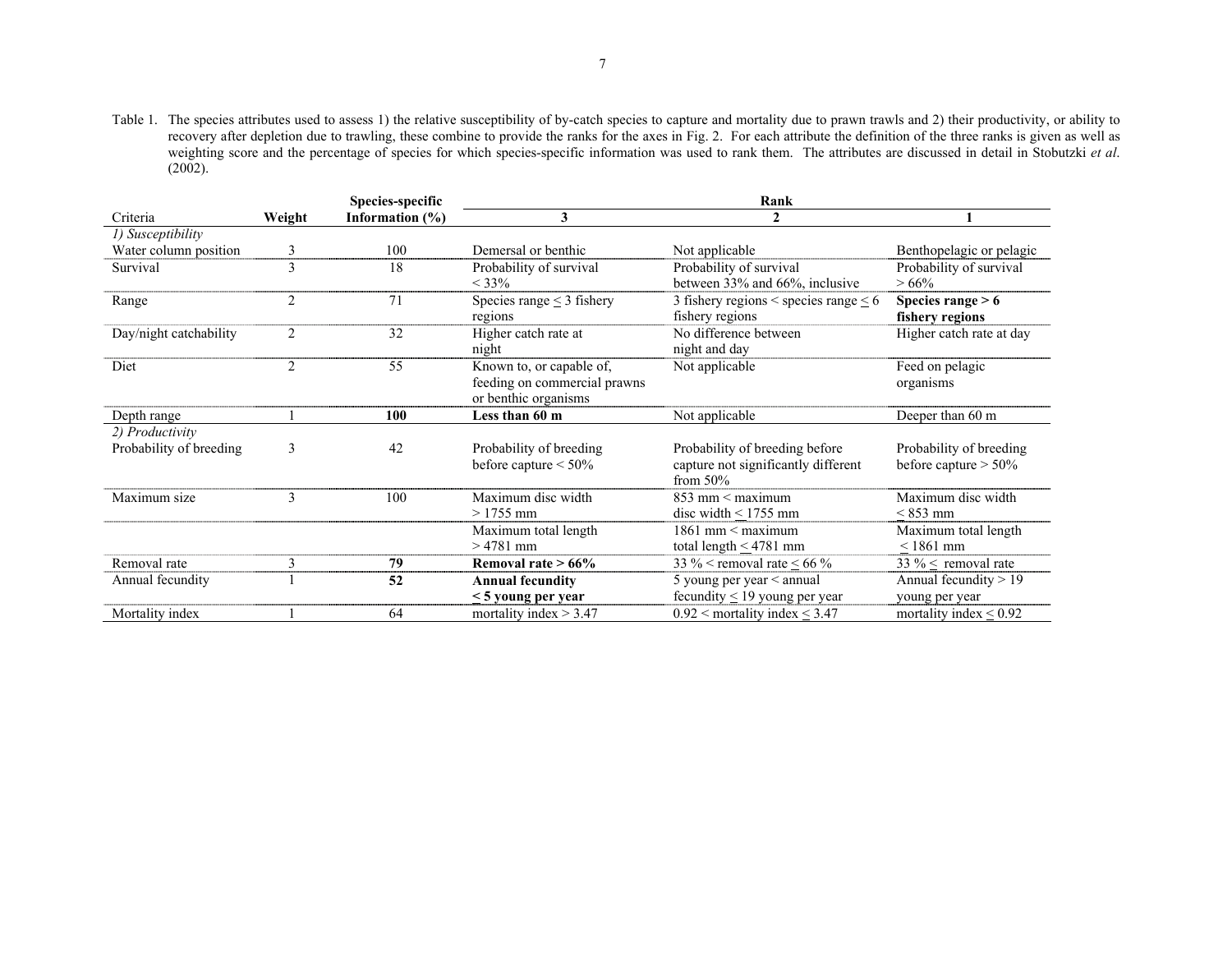Table 2. The elasmobranch species that are known to occur in the region of the NPF and of these, those that have been recorded in NPF by-catch. The label in parenthesis refers to Fig. 2.

| Yes<br>No<br>(Cal)<br>Carcharhinus amblyrhynchoides<br>Carcharhinus albimarginatus<br>Carcharhinus amboinensis<br>Carcharhinus amblyrhynchos<br>(Cam)<br>Carcharhinus brevipinna<br>Carcharhinus cautus<br>(Cb)<br>Carcharhinus dussumieri<br>Carcharhinus obscurus<br>(Cd)<br>Carcharhinus fitztroyensis<br>(Cf)<br>Carcharhinus plumbeus<br>Carcharhinus leucas<br>Carcharias taurus<br>(Cle)<br>Carcharhinus limbatus<br>(Cli)<br><b>Carcharinus falciformis</b><br>Carcharhinus macloti<br>Carcharinus melanopterus<br>(Cm)<br>Carcharhinus sorrah<br>Loxodon macrorhinus<br>(Cs)<br>Carcharhinus tilstoni<br>Rhizoprionodon oligolinx<br>(Ct)<br>Galeocerdo cuvier<br>Triaenodon obesus<br>(Gc)<br>Negaprion acutidens<br>(Na)<br>Prionace glauca<br>(Pg)<br>Rhizoprionodon acutus<br>(Rac)<br>Rhizoprionodon taylori<br>(Rta)<br>Dasyatis fluviorum<br>Amphotistius annotata<br>(Aa)<br>Dasyatis brevicaudatus<br>(Db)<br>Taeniura lymma<br>Dasyatis leylandi<br>(DI)<br>Dasyatis kuhlii<br>(Dk)<br>Dasyatis sp. A<br>(Dsa)<br>Dasyatis thetidis<br>(Dt)<br>Himantura fai<br>(Hf)<br>Himantura granulata<br>(Hg)<br>Himantura jenkinsii<br>(H <sub>j</sub> )<br>Himantura sp. A<br>(Hsa)<br>Himantura toshi<br>(Ht)<br>Himantura yarnak<br>(Hua)<br>Himantura undulata<br>(Hun)<br>Pastinachus sephen<br>(Ps)<br>Taeniura meyeni<br>(Tm)<br>(Ua)<br>Urogymnus asperrimus<br>Ginglymostomatidae<br>Nebrius ferrugineus<br>(Nt)<br>Gymnuridae<br>Gymnura australis<br>(Ga)<br>Hemigaleidae<br>Hemigaleus microstoma<br>Hemiscyllium ocellatum<br>(Hm)<br>Hemipristis elongatus<br>(He)<br>Hemiscyllium trispeculare<br>Chiloscyllium punctatum<br>(Cp)<br>Mobulidae<br>Manta birostris<br>Mobula eregoodootenkee<br>Aetobatus narinari<br>(Ana)<br>Aetomylaeus vespertilio<br>(Av)<br>Aetomyleus nichofii<br>(Ani)<br>Narcine westraliensis<br>$($ Nw $)$<br>Narcine sp. A<br>Eucrossorhinus dasypogon<br>Orectolobus ornatus<br>(0 <sub>0</sub> ) |                                                                               | Recorded in by-catch |                   |  |  |  |  |  |  |  |
|--------------------------------------------------------------------------------------------------------------------------------------------------------------------------------------------------------------------------------------------------------------------------------------------------------------------------------------------------------------------------------------------------------------------------------------------------------------------------------------------------------------------------------------------------------------------------------------------------------------------------------------------------------------------------------------------------------------------------------------------------------------------------------------------------------------------------------------------------------------------------------------------------------------------------------------------------------------------------------------------------------------------------------------------------------------------------------------------------------------------------------------------------------------------------------------------------------------------------------------------------------------------------------------------------------------------------------------------------------------------------------------------------------------------------------------------------------------------------------------------------------------------------------------------------------------------------------------------------------------------------------------------------------------------------------------------------------------------------------------------------------------------------------------------------------------------------------------------------------------------------------------------------------------------------------------------------------|-------------------------------------------------------------------------------|----------------------|-------------------|--|--|--|--|--|--|--|
|                                                                                                                                                                                                                                                                                                                                                                                                                                                                                                                                                                                                                                                                                                                                                                                                                                                                                                                                                                                                                                                                                                                                                                                                                                                                                                                                                                                                                                                                                                                                                                                                                                                                                                                                                                                                                                                                                                                                                        | Family                                                                        |                      |                   |  |  |  |  |  |  |  |
|                                                                                                                                                                                                                                                                                                                                                                                                                                                                                                                                                                                                                                                                                                                                                                                                                                                                                                                                                                                                                                                                                                                                                                                                                                                                                                                                                                                                                                                                                                                                                                                                                                                                                                                                                                                                                                                                                                                                                        | Carcharhinidae                                                                |                      |                   |  |  |  |  |  |  |  |
|                                                                                                                                                                                                                                                                                                                                                                                                                                                                                                                                                                                                                                                                                                                                                                                                                                                                                                                                                                                                                                                                                                                                                                                                                                                                                                                                                                                                                                                                                                                                                                                                                                                                                                                                                                                                                                                                                                                                                        |                                                                               |                      |                   |  |  |  |  |  |  |  |
|                                                                                                                                                                                                                                                                                                                                                                                                                                                                                                                                                                                                                                                                                                                                                                                                                                                                                                                                                                                                                                                                                                                                                                                                                                                                                                                                                                                                                                                                                                                                                                                                                                                                                                                                                                                                                                                                                                                                                        |                                                                               |                      |                   |  |  |  |  |  |  |  |
|                                                                                                                                                                                                                                                                                                                                                                                                                                                                                                                                                                                                                                                                                                                                                                                                                                                                                                                                                                                                                                                                                                                                                                                                                                                                                                                                                                                                                                                                                                                                                                                                                                                                                                                                                                                                                                                                                                                                                        |                                                                               |                      |                   |  |  |  |  |  |  |  |
|                                                                                                                                                                                                                                                                                                                                                                                                                                                                                                                                                                                                                                                                                                                                                                                                                                                                                                                                                                                                                                                                                                                                                                                                                                                                                                                                                                                                                                                                                                                                                                                                                                                                                                                                                                                                                                                                                                                                                        |                                                                               |                      |                   |  |  |  |  |  |  |  |
|                                                                                                                                                                                                                                                                                                                                                                                                                                                                                                                                                                                                                                                                                                                                                                                                                                                                                                                                                                                                                                                                                                                                                                                                                                                                                                                                                                                                                                                                                                                                                                                                                                                                                                                                                                                                                                                                                                                                                        |                                                                               |                      |                   |  |  |  |  |  |  |  |
|                                                                                                                                                                                                                                                                                                                                                                                                                                                                                                                                                                                                                                                                                                                                                                                                                                                                                                                                                                                                                                                                                                                                                                                                                                                                                                                                                                                                                                                                                                                                                                                                                                                                                                                                                                                                                                                                                                                                                        |                                                                               |                      |                   |  |  |  |  |  |  |  |
|                                                                                                                                                                                                                                                                                                                                                                                                                                                                                                                                                                                                                                                                                                                                                                                                                                                                                                                                                                                                                                                                                                                                                                                                                                                                                                                                                                                                                                                                                                                                                                                                                                                                                                                                                                                                                                                                                                                                                        |                                                                               |                      |                   |  |  |  |  |  |  |  |
|                                                                                                                                                                                                                                                                                                                                                                                                                                                                                                                                                                                                                                                                                                                                                                                                                                                                                                                                                                                                                                                                                                                                                                                                                                                                                                                                                                                                                                                                                                                                                                                                                                                                                                                                                                                                                                                                                                                                                        |                                                                               |                      |                   |  |  |  |  |  |  |  |
|                                                                                                                                                                                                                                                                                                                                                                                                                                                                                                                                                                                                                                                                                                                                                                                                                                                                                                                                                                                                                                                                                                                                                                                                                                                                                                                                                                                                                                                                                                                                                                                                                                                                                                                                                                                                                                                                                                                                                        |                                                                               |                      |                   |  |  |  |  |  |  |  |
|                                                                                                                                                                                                                                                                                                                                                                                                                                                                                                                                                                                                                                                                                                                                                                                                                                                                                                                                                                                                                                                                                                                                                                                                                                                                                                                                                                                                                                                                                                                                                                                                                                                                                                                                                                                                                                                                                                                                                        |                                                                               |                      |                   |  |  |  |  |  |  |  |
|                                                                                                                                                                                                                                                                                                                                                                                                                                                                                                                                                                                                                                                                                                                                                                                                                                                                                                                                                                                                                                                                                                                                                                                                                                                                                                                                                                                                                                                                                                                                                                                                                                                                                                                                                                                                                                                                                                                                                        |                                                                               |                      |                   |  |  |  |  |  |  |  |
|                                                                                                                                                                                                                                                                                                                                                                                                                                                                                                                                                                                                                                                                                                                                                                                                                                                                                                                                                                                                                                                                                                                                                                                                                                                                                                                                                                                                                                                                                                                                                                                                                                                                                                                                                                                                                                                                                                                                                        |                                                                               |                      |                   |  |  |  |  |  |  |  |
|                                                                                                                                                                                                                                                                                                                                                                                                                                                                                                                                                                                                                                                                                                                                                                                                                                                                                                                                                                                                                                                                                                                                                                                                                                                                                                                                                                                                                                                                                                                                                                                                                                                                                                                                                                                                                                                                                                                                                        |                                                                               |                      |                   |  |  |  |  |  |  |  |
|                                                                                                                                                                                                                                                                                                                                                                                                                                                                                                                                                                                                                                                                                                                                                                                                                                                                                                                                                                                                                                                                                                                                                                                                                                                                                                                                                                                                                                                                                                                                                                                                                                                                                                                                                                                                                                                                                                                                                        |                                                                               |                      |                   |  |  |  |  |  |  |  |
|                                                                                                                                                                                                                                                                                                                                                                                                                                                                                                                                                                                                                                                                                                                                                                                                                                                                                                                                                                                                                                                                                                                                                                                                                                                                                                                                                                                                                                                                                                                                                                                                                                                                                                                                                                                                                                                                                                                                                        |                                                                               |                      |                   |  |  |  |  |  |  |  |
|                                                                                                                                                                                                                                                                                                                                                                                                                                                                                                                                                                                                                                                                                                                                                                                                                                                                                                                                                                                                                                                                                                                                                                                                                                                                                                                                                                                                                                                                                                                                                                                                                                                                                                                                                                                                                                                                                                                                                        |                                                                               |                      |                   |  |  |  |  |  |  |  |
|                                                                                                                                                                                                                                                                                                                                                                                                                                                                                                                                                                                                                                                                                                                                                                                                                                                                                                                                                                                                                                                                                                                                                                                                                                                                                                                                                                                                                                                                                                                                                                                                                                                                                                                                                                                                                                                                                                                                                        |                                                                               |                      |                   |  |  |  |  |  |  |  |
|                                                                                                                                                                                                                                                                                                                                                                                                                                                                                                                                                                                                                                                                                                                                                                                                                                                                                                                                                                                                                                                                                                                                                                                                                                                                                                                                                                                                                                                                                                                                                                                                                                                                                                                                                                                                                                                                                                                                                        |                                                                               |                      |                   |  |  |  |  |  |  |  |
|                                                                                                                                                                                                                                                                                                                                                                                                                                                                                                                                                                                                                                                                                                                                                                                                                                                                                                                                                                                                                                                                                                                                                                                                                                                                                                                                                                                                                                                                                                                                                                                                                                                                                                                                                                                                                                                                                                                                                        |                                                                               |                      |                   |  |  |  |  |  |  |  |
|                                                                                                                                                                                                                                                                                                                                                                                                                                                                                                                                                                                                                                                                                                                                                                                                                                                                                                                                                                                                                                                                                                                                                                                                                                                                                                                                                                                                                                                                                                                                                                                                                                                                                                                                                                                                                                                                                                                                                        |                                                                               |                      |                   |  |  |  |  |  |  |  |
|                                                                                                                                                                                                                                                                                                                                                                                                                                                                                                                                                                                                                                                                                                                                                                                                                                                                                                                                                                                                                                                                                                                                                                                                                                                                                                                                                                                                                                                                                                                                                                                                                                                                                                                                                                                                                                                                                                                                                        |                                                                               |                      |                   |  |  |  |  |  |  |  |
|                                                                                                                                                                                                                                                                                                                                                                                                                                                                                                                                                                                                                                                                                                                                                                                                                                                                                                                                                                                                                                                                                                                                                                                                                                                                                                                                                                                                                                                                                                                                                                                                                                                                                                                                                                                                                                                                                                                                                        |                                                                               |                      |                   |  |  |  |  |  |  |  |
|                                                                                                                                                                                                                                                                                                                                                                                                                                                                                                                                                                                                                                                                                                                                                                                                                                                                                                                                                                                                                                                                                                                                                                                                                                                                                                                                                                                                                                                                                                                                                                                                                                                                                                                                                                                                                                                                                                                                                        |                                                                               |                      |                   |  |  |  |  |  |  |  |
|                                                                                                                                                                                                                                                                                                                                                                                                                                                                                                                                                                                                                                                                                                                                                                                                                                                                                                                                                                                                                                                                                                                                                                                                                                                                                                                                                                                                                                                                                                                                                                                                                                                                                                                                                                                                                                                                                                                                                        |                                                                               |                      |                   |  |  |  |  |  |  |  |
|                                                                                                                                                                                                                                                                                                                                                                                                                                                                                                                                                                                                                                                                                                                                                                                                                                                                                                                                                                                                                                                                                                                                                                                                                                                                                                                                                                                                                                                                                                                                                                                                                                                                                                                                                                                                                                                                                                                                                        |                                                                               |                      |                   |  |  |  |  |  |  |  |
|                                                                                                                                                                                                                                                                                                                                                                                                                                                                                                                                                                                                                                                                                                                                                                                                                                                                                                                                                                                                                                                                                                                                                                                                                                                                                                                                                                                                                                                                                                                                                                                                                                                                                                                                                                                                                                                                                                                                                        |                                                                               |                      |                   |  |  |  |  |  |  |  |
|                                                                                                                                                                                                                                                                                                                                                                                                                                                                                                                                                                                                                                                                                                                                                                                                                                                                                                                                                                                                                                                                                                                                                                                                                                                                                                                                                                                                                                                                                                                                                                                                                                                                                                                                                                                                                                                                                                                                                        |                                                                               |                      |                   |  |  |  |  |  |  |  |
|                                                                                                                                                                                                                                                                                                                                                                                                                                                                                                                                                                                                                                                                                                                                                                                                                                                                                                                                                                                                                                                                                                                                                                                                                                                                                                                                                                                                                                                                                                                                                                                                                                                                                                                                                                                                                                                                                                                                                        |                                                                               |                      |                   |  |  |  |  |  |  |  |
|                                                                                                                                                                                                                                                                                                                                                                                                                                                                                                                                                                                                                                                                                                                                                                                                                                                                                                                                                                                                                                                                                                                                                                                                                                                                                                                                                                                                                                                                                                                                                                                                                                                                                                                                                                                                                                                                                                                                                        |                                                                               |                      |                   |  |  |  |  |  |  |  |
|                                                                                                                                                                                                                                                                                                                                                                                                                                                                                                                                                                                                                                                                                                                                                                                                                                                                                                                                                                                                                                                                                                                                                                                                                                                                                                                                                                                                                                                                                                                                                                                                                                                                                                                                                                                                                                                                                                                                                        |                                                                               |                      |                   |  |  |  |  |  |  |  |
|                                                                                                                                                                                                                                                                                                                                                                                                                                                                                                                                                                                                                                                                                                                                                                                                                                                                                                                                                                                                                                                                                                                                                                                                                                                                                                                                                                                                                                                                                                                                                                                                                                                                                                                                                                                                                                                                                                                                                        |                                                                               |                      |                   |  |  |  |  |  |  |  |
|                                                                                                                                                                                                                                                                                                                                                                                                                                                                                                                                                                                                                                                                                                                                                                                                                                                                                                                                                                                                                                                                                                                                                                                                                                                                                                                                                                                                                                                                                                                                                                                                                                                                                                                                                                                                                                                                                                                                                        | Dasyatididae<br>Hemiscylliidae<br>Myliobatidae<br>Narcinidae<br>Orectolobidae |                      |                   |  |  |  |  |  |  |  |
|                                                                                                                                                                                                                                                                                                                                                                                                                                                                                                                                                                                                                                                                                                                                                                                                                                                                                                                                                                                                                                                                                                                                                                                                                                                                                                                                                                                                                                                                                                                                                                                                                                                                                                                                                                                                                                                                                                                                                        |                                                                               |                      |                   |  |  |  |  |  |  |  |
|                                                                                                                                                                                                                                                                                                                                                                                                                                                                                                                                                                                                                                                                                                                                                                                                                                                                                                                                                                                                                                                                                                                                                                                                                                                                                                                                                                                                                                                                                                                                                                                                                                                                                                                                                                                                                                                                                                                                                        |                                                                               |                      |                   |  |  |  |  |  |  |  |
|                                                                                                                                                                                                                                                                                                                                                                                                                                                                                                                                                                                                                                                                                                                                                                                                                                                                                                                                                                                                                                                                                                                                                                                                                                                                                                                                                                                                                                                                                                                                                                                                                                                                                                                                                                                                                                                                                                                                                        |                                                                               |                      |                   |  |  |  |  |  |  |  |
|                                                                                                                                                                                                                                                                                                                                                                                                                                                                                                                                                                                                                                                                                                                                                                                                                                                                                                                                                                                                                                                                                                                                                                                                                                                                                                                                                                                                                                                                                                                                                                                                                                                                                                                                                                                                                                                                                                                                                        |                                                                               |                      |                   |  |  |  |  |  |  |  |
|                                                                                                                                                                                                                                                                                                                                                                                                                                                                                                                                                                                                                                                                                                                                                                                                                                                                                                                                                                                                                                                                                                                                                                                                                                                                                                                                                                                                                                                                                                                                                                                                                                                                                                                                                                                                                                                                                                                                                        |                                                                               |                      |                   |  |  |  |  |  |  |  |
|                                                                                                                                                                                                                                                                                                                                                                                                                                                                                                                                                                                                                                                                                                                                                                                                                                                                                                                                                                                                                                                                                                                                                                                                                                                                                                                                                                                                                                                                                                                                                                                                                                                                                                                                                                                                                                                                                                                                                        |                                                                               |                      |                   |  |  |  |  |  |  |  |
|                                                                                                                                                                                                                                                                                                                                                                                                                                                                                                                                                                                                                                                                                                                                                                                                                                                                                                                                                                                                                                                                                                                                                                                                                                                                                                                                                                                                                                                                                                                                                                                                                                                                                                                                                                                                                                                                                                                                                        |                                                                               |                      |                   |  |  |  |  |  |  |  |
|                                                                                                                                                                                                                                                                                                                                                                                                                                                                                                                                                                                                                                                                                                                                                                                                                                                                                                                                                                                                                                                                                                                                                                                                                                                                                                                                                                                                                                                                                                                                                                                                                                                                                                                                                                                                                                                                                                                                                        |                                                                               |                      |                   |  |  |  |  |  |  |  |
|                                                                                                                                                                                                                                                                                                                                                                                                                                                                                                                                                                                                                                                                                                                                                                                                                                                                                                                                                                                                                                                                                                                                                                                                                                                                                                                                                                                                                                                                                                                                                                                                                                                                                                                                                                                                                                                                                                                                                        |                                                                               |                      |                   |  |  |  |  |  |  |  |
|                                                                                                                                                                                                                                                                                                                                                                                                                                                                                                                                                                                                                                                                                                                                                                                                                                                                                                                                                                                                                                                                                                                                                                                                                                                                                                                                                                                                                                                                                                                                                                                                                                                                                                                                                                                                                                                                                                                                                        |                                                                               |                      |                   |  |  |  |  |  |  |  |
|                                                                                                                                                                                                                                                                                                                                                                                                                                                                                                                                                                                                                                                                                                                                                                                                                                                                                                                                                                                                                                                                                                                                                                                                                                                                                                                                                                                                                                                                                                                                                                                                                                                                                                                                                                                                                                                                                                                                                        |                                                                               |                      |                   |  |  |  |  |  |  |  |
|                                                                                                                                                                                                                                                                                                                                                                                                                                                                                                                                                                                                                                                                                                                                                                                                                                                                                                                                                                                                                                                                                                                                                                                                                                                                                                                                                                                                                                                                                                                                                                                                                                                                                                                                                                                                                                                                                                                                                        |                                                                               |                      |                   |  |  |  |  |  |  |  |
|                                                                                                                                                                                                                                                                                                                                                                                                                                                                                                                                                                                                                                                                                                                                                                                                                                                                                                                                                                                                                                                                                                                                                                                                                                                                                                                                                                                                                                                                                                                                                                                                                                                                                                                                                                                                                                                                                                                                                        |                                                                               |                      | Orectolobus wardi |  |  |  |  |  |  |  |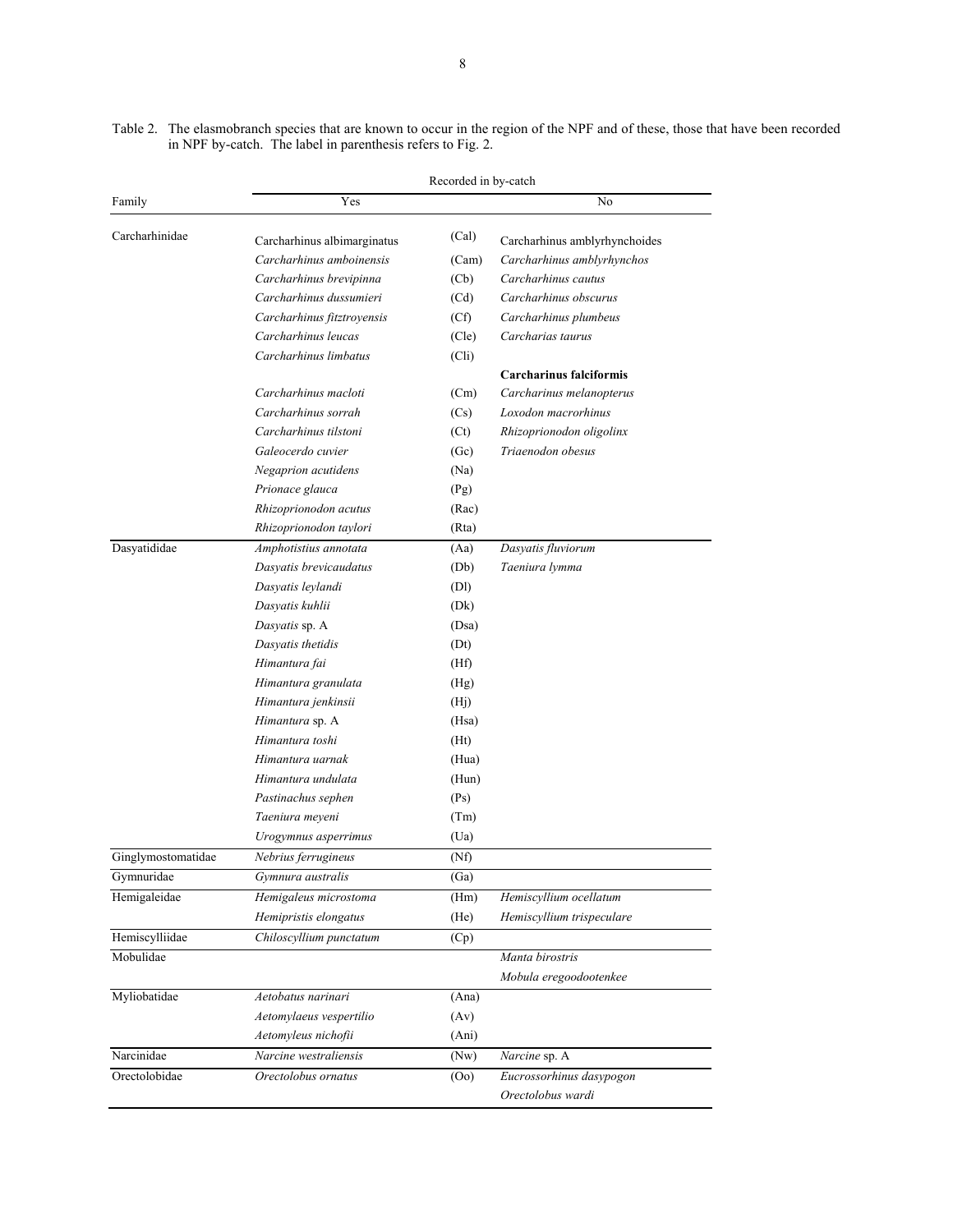| Pristidae       |                         | (Ac)  |                        |
|-----------------|-------------------------|-------|------------------------|
|                 | Anoxypristis cuspidata  |       |                        |
|                 | Pristis clavata         | (Pc)  |                        |
|                 | Pristis microdon        | (Pm)  |                        |
|                 | Pristis pectinata       | (Pp)  |                        |
|                 | Pristis zijsron         | (Pz)  |                        |
| Scyliorhinidae  | Atelomycterus fasciatus | (Af)  | Atelomycterus macleayi |
|                 | Galeus sp. A            | (Gsa) |                        |
| Sphyrnidae      | Eusphyra blochii        | (Eb)  |                        |
|                 | Sphyrna lewini          | (SI)  |                        |
|                 | Sphyrna mokarran        | (Sm)  |                        |
| Squatinidae     | Squatina sp. A          | (Ssa) |                        |
| Stegastomatidae | Stegastoma fasciatum    | (Sf)  |                        |
| Rhincodontidae  |                         |       | Rhiniodon typus        |
| Rhinobatidae    | Rhinobatos typus        | (Rty) | Aptychotrema sp. A     |
| Rhynchobatidae  | Rhynchobatus djiddensis | (Rd)  |                        |
|                 | Rhina ancylostoma       | (Ran) |                        |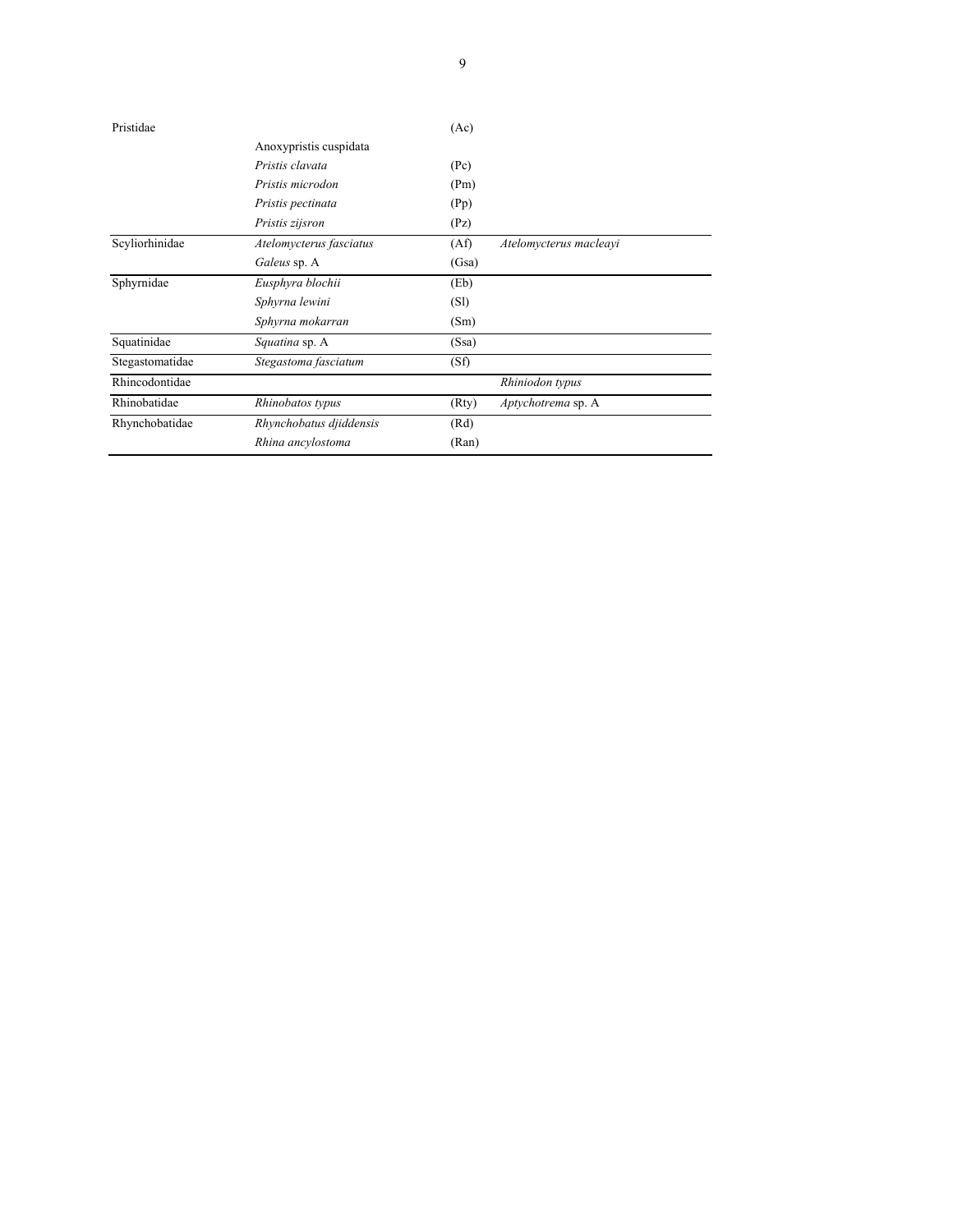Table 3. The percentage of trawls in which species were caught, mean catch rate  $(n \text{ km}^2)$  = number of individuals per km<sup>2</sup> trawled, se = standard error) and the percentage of elasmobranch catch contributed by each species, based on Stobutzki *et al.* (2002).

|                    |                             |        | $n \text{ km}^{-2}$ |          |             |
|--------------------|-----------------------------|--------|---------------------|----------|-------------|
|                    |                             | $%$ of |                     |          | $%$ of      |
| Family             | Species                     | trawls | mean                | se       | catch       |
| Carcharhinidae     |                             | 0.10   | 0.58                | 0.41     | 0.26        |
|                    | Carcharhinus albimarginatus |        |                     |          |             |
|                    | Carcharhinus amboinensis    | 0.20   | 0.04                | 0.04     | 0.02        |
|                    | Carcharhinus dussumieri     | 20.57  | 38.80               | 4.89     | 17.54       |
|                    | Carcharhinus fitztroyensis  | 0.20   | 0.80                | 0.40     | 0.35        |
|                    |                             |        |                     |          |             |
|                    | Carcharhinus macloti        | 0.20   | 0.98                | 0.50     | 0.43        |
|                    | Carcharhinus sorrah         | 1.67   | 1.47                | 0.57     | 0.65        |
|                    | Carcharhinus tilstoni       | 19.49  | 44.20               | 5.98     | 20.07       |
|                    | Galeocerdo cuvier           | 0.20   | 0.01                | $0.00\,$ | ${}_{0.01}$ |
|                    | Negaprion acutides          | 0.10   | 0.00                | 0.00     | ${}_{0.01}$ |
|                    | Rhizoprionodon acutus       | 9.15   | 10.61               | 1.63     | 4.83        |
|                    | Rhizoprionodon taylori      | 0.10   | 0.00                | 0.00     | ${}_{0.01}$ |
| Dasyatididae       | Amphotistius annotata       | 1.97   | 1.56                | 0.41     | 0.74        |
|                    | Dasyatis kuhlii             | 2.56   | 1.48                | 0.56     | 0.69        |
|                    | Dasyatis leylandi           | 15.35  | 9.44                | 1.18     | 4.48        |
|                    |                             | 0.10   | 0.00                | 0.00     | ${}_{0.01}$ |
|                    | Dasyatis sp. A              |        |                     |          |             |
|                    | Dasyatis thetidis           | 0.49   | 0.03                | 0.01     | 0.01        |
|                    | Himantura fai               | 0.10   | 0.01                | 0.00     | ${}_{0.01}$ |
|                    | Himantura granulata         | 0.20   | 0.01                | 0.01     | ${}_{0.01}$ |
|                    | Himantura jenkinsii         | 0.59   | 2.11                | 0.77     | 0.95        |
|                    | Himantura sp. A             | 2.17   | 0.11                | 0.04     | 0.05        |
|                    | Himantura toshi             | 17.72  | 27.85               | 3.10     | 12.84       |
|                    | Himantura uarnak            | 0.98   | 1.44                | 0.58     | 0.70        |
|                    | Himantura undulata          | 0.89   | 0.96                | 0.40     | 0.43        |
|                    | Pastinachus sephen          | 3.44   | 0.69                | 0.31     | 0.31        |
|                    | Taeniura meyeni             | 0.10   | 0.40                | 0.28     | 0.18        |
|                    | Urogymnus asperrimus        | 0.39   | 0.40                | 0.28     | 0.18        |
| Ginglymostomatidae | Nebrius ferrugineus         | 0.10   | 0.58                | 0.41     | 0.26        |
| Gymnuridae         | Gymnura australis           | 5.91   | 8.02                | 1.64     | 3.82        |
| Hemiscylliidae     | Chiloscyllium punctatum     | 5.41   | 11.83               | 1.96     | 5.42        |
|                    | Hemigaleus microstoma       | 9.84   | 9.64                | 1.55     | 4.56        |
|                    | Hemipristis elongatus       | 0.20   | 0.02                | 0.02     | 0.01        |
| Myliobatidae       | Aetobatus narinari          | 0.30   | 0.60                | 0.41     | 0.27        |
|                    | Aetomylaeus nichofii        | 1.08   | 1.57                | 0.61     | 0.74        |
| Orectolobidae      | Orectolobus ornatus         | 0.10   | 0.52                | 0.52     | 0.27        |
| Pristidae          | Anoxypristis cuspidata      | 0.98   | 0.71                | 0.42     | 0.32        |
|                    | Pristis zijsron             | 0.10   | 0.02                | 0.02     | 0.01        |
| Rhinobatidae       | Rhinobatos typus            | 0.39   | 0.02                | 0.01     | 0.01        |
| Rhynchobatidae     | Rhina ancylostoma           | 0.89   | 0.10                | 0.04     | 0.05        |
|                    | Rhynchobatus djiddensis     | 14.27  | 30.87               | 3.39     | 14.26       |
| Scyliorhinidae     | Atelomycterus fasciatus     | 0.49   | 0.18                | 0.08     | 0.08        |
| Sphyrnidae         | Eusphyra blochii            | 0.20   | 0.04                | 0.04     | 0.02        |
|                    | Sphyrna lewini              | 2.95   | 6.91                | 1.52     | 3.07        |
|                    | Sphyrna mokarran            | 0.39   | 0.02                | 0.02     | 0.01        |
| Stegostomatidae    | Stegostoma fasciatum        | 2.17   | 2.17                | 1.02     | 1.10        |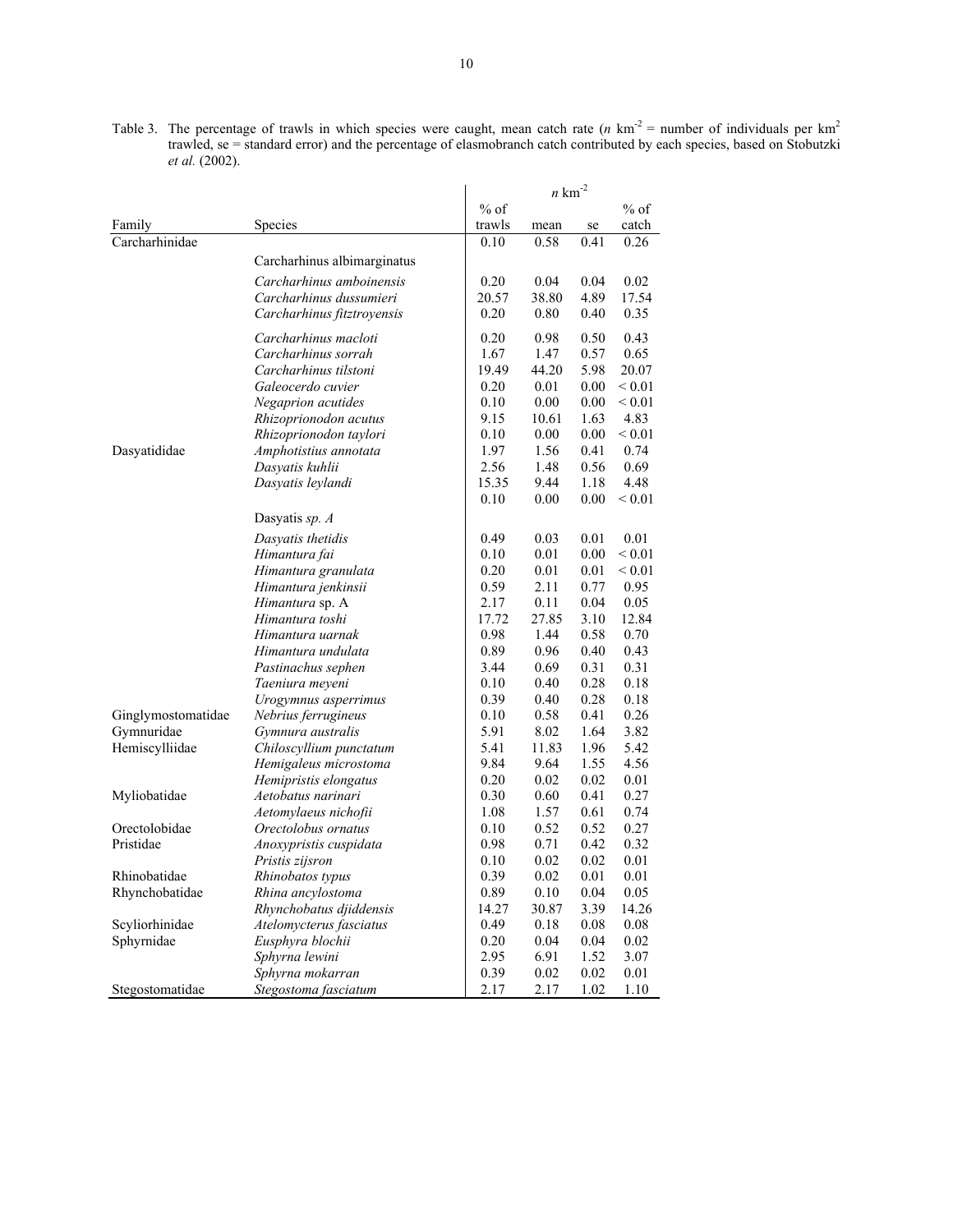| Table 4. The ranking of species with respect to the attributes that contribute to their susceptibility to capture and mortality due to trawling and their productivity. The weight of |  |
|---------------------------------------------------------------------------------------------------------------------------------------------------------------------------------------|--|
| each attribute in determining the overall ranking is shown in parentheses, * indicates where species-specific information was not available. The information was                      |  |
| obtained from Compagno (1984a; 1984b), Last and Stevens (1994) and Frose and Pauly (1999).                                                                                            |  |

|                | <b>Susceptibility</b>       |                        |                |                |                |              |              | <b>Productivity</b> |                |                |                                      |                                                                                                 |                           |               |
|----------------|-----------------------------|------------------------|----------------|----------------|----------------|--------------|--------------|---------------------|----------------|----------------|--------------------------------------|-------------------------------------------------------------------------------------------------|---------------------------|---------------|
| Family         | <b>Species</b>              | Water<br>column<br>(3) | (3)            | (2)            | Day/<br>(2)    | (2)          | Depth<br>(1) | rank                | (3)            | (3)            | $\frac{0}{0}$<br>Max. biomass<br>(3) | Annual<br>position Survival Range night Diet range Total Breeding size removed fecundity<br>(2) | Mortality<br>index<br>(1) | Total<br>rank |
| Carcharhinidae | Carcharhinus albimarginatus | 1                      | $3*$           | 3              | $3*$           | 2            | 1            | 2.23                | $3*$           | 2              | $\overline{2}$                       | $\overline{c}$                                                                                  | $3*$                      | 2.33          |
|                | Carcharhinus amboinensis    | 3                      | $3*$           | 3              | $3*$           | 3            | 1            | 2.85                | 3              | 2              | 3                                    | 2                                                                                               | 2                         | 2.50          |
|                | Carcharhinus brevipinna     | 1                      | $3*$           | $3*$           | $3*$           | $\mathbf{1}$ | $\mathbf{1}$ | 2.08                | $3*$           | $\mathbf{1}$   | $3*$                                 | $\overline{2}$                                                                                  | $3*$                      | 2.33          |
|                | Carcharhinus dussumieri     | 3                      | $\overline{2}$ | $\overline{c}$ | 1              | 3            | 1            | 2.15                | -1             | 2              | 1                                    | 3                                                                                               | $\mathfrak{Z}$            | 1.75          |
|                | Carcharhinus fitztroyensis  | 1                      | $3*$           | 3              | $3*$           | 3            | 3            | 2.54                | $\overline{2}$ | $\overline{c}$ | $\overline{2}$                       | 3                                                                                               | $\overline{2}$            | 2.17          |
|                | Carcharhinus leucas         | 3                      | $3*$           | $3*$           | $3*$           | 3            | $\mathbf{1}$ | 2.85                | 3              | $\mathbf{1}$   | $3*$                                 | 3                                                                                               | 3                         | 2.50          |
|                | Carcharhinus limbatus       | 1                      | 3              | $3*$           | $3*$           | $\mathbf{1}$ | 3            | 2.23                | $3*$           | 1              | $3*$                                 | 3                                                                                               | 2                         | 2.42          |
|                | Carcharhinus macloti        | 1                      | $3*$           | 3              | 1              | 2            | 1            | 1.92                | $\overline{2}$ | 2              | 1                                    | 3                                                                                               | 2                         | 1.92          |
|                | Carcharhinus sorrah         | 1                      | 3              | $\overline{c}$ | $3*$           | 3            | 1            | 2.23                | 3              | 1              | 1                                    | $3*$                                                                                            | 2                         | 1.92          |
|                | Carcharhinus tilstoni       | 1                      | 2              | $\overline{c}$ | 2              | 3            | 1            | 1.85                | 3              | 1              | 1                                    | 3                                                                                               | 1                         | 1.83          |
|                | Galeocerdo cuvier           | 1                      | $3*$           | 3              | $3*$           | 3            | $\mathbf{1}$ | 2.38                | $\overline{2}$ | 3              | 1                                    | $\mathbf{1}$                                                                                    | 2                         | 1.83          |
|                | Negaprion acutides          | 3                      | $3*$           | 3              | $3*$           | 3            | 1            | 2.85                | $\mathbf{1}$   | 2              | 3                                    | 2                                                                                               | $3*$                      | 2.08          |
|                | Prionace glauca             | 1                      | $3*$           | $3*$           | $3*$           | $\mathbf{1}$ | $\mathbf{1}$ | 2.08                | $3*$           | $\overline{c}$ | $3*$                                 | $\mathbf{1}$                                                                                    | $3*$                      | 2.42          |
|                | Rhizoprionodon acutus       | 3                      | 3              | 1              | $\mathbf{1}$   | 3            | $\mathbf{1}$ | 2.23                | 3              | 1              | 1                                    | 3                                                                                               | $\mathfrak{Z}$            | 2.00          |
|                | Rhizoprionodon taylori      | 3                      | $3*$           | 3              | $\mathbf{1}$   | 3            | $\mathbf{1}$ | 2.54                | $\mathbf{1}$   | 1              | $\mathbf{1}$                         | 3                                                                                               | 2                         | 1.42          |
| Dasyatididae   | Amphotistis annotatus       | 3                      | $3*$           | $\overline{c}$ | $\mathfrak{2}$ | $3*$         | 1            | 2.54                | $2*$           | 3              | 1                                    | $3*$                                                                                            | $\overline{2}$            | 2.17          |
|                | Dasyatis brevicaudatus      | 3                      | $3*$           | $3*$           | $3*$           | $3*$         | 1            | 2.85                | 3              | 3              | $3*$                                 | 3                                                                                               | 2                         | 2.92          |
|                | Dasyatis kuhlii             | 3                      | $3*$           | $\overline{2}$ | 3              | $3*$         | 1            | 2.69                | $\overline{2}$ | 1              | 1                                    | 3                                                                                               | $3*$                      | 1.75          |
|                | Dasyatis leylandi           | 3                      | 2              | 1              | 3              | 3            | 1            | 2.31                | $\overline{2}$ | 1              | 1                                    | $3*$                                                                                            | $3*$                      | 1.75          |
|                | Dasyatis sp. A              | 3                      | 3*             | 3              | $3*$           | $3*$         | 1            | 2.85                | 2              | 1              | 3                                    | $3*$                                                                                            | $3*$                      | 2.25          |
|                | Dasyatis thetidis           | 3                      | $3*$           | 3              | $3*$           | $3*$         | 1            | 2.85                | $3*$           | 2              | 1                                    | $3*$                                                                                            | 3                         | 2.25          |
|                | Himantura fai               | 3                      | $3*$           | 3              | $3*$           | $3*$         | 1            | 2.85                | $3*$           | 2              | 1                                    | $3*$                                                                                            | $3*$                      | 2.25          |
|                | Himantura granulata         | 3                      | $3*$           | 3              | $3*$           | 3            | 1            | 2.85                | $3*$           | 2              | 1                                    | $3*$                                                                                            | $3*$                      | 2.25          |
|                | Himantura jenkinsii         | 3                      | $3*$           | 3              | $3*$           | $3*$         | 3            | 3.00                | $3*$           | $\overline{2}$ | $\overline{2}$                       | $3*$                                                                                            | 3                         | 2.50          |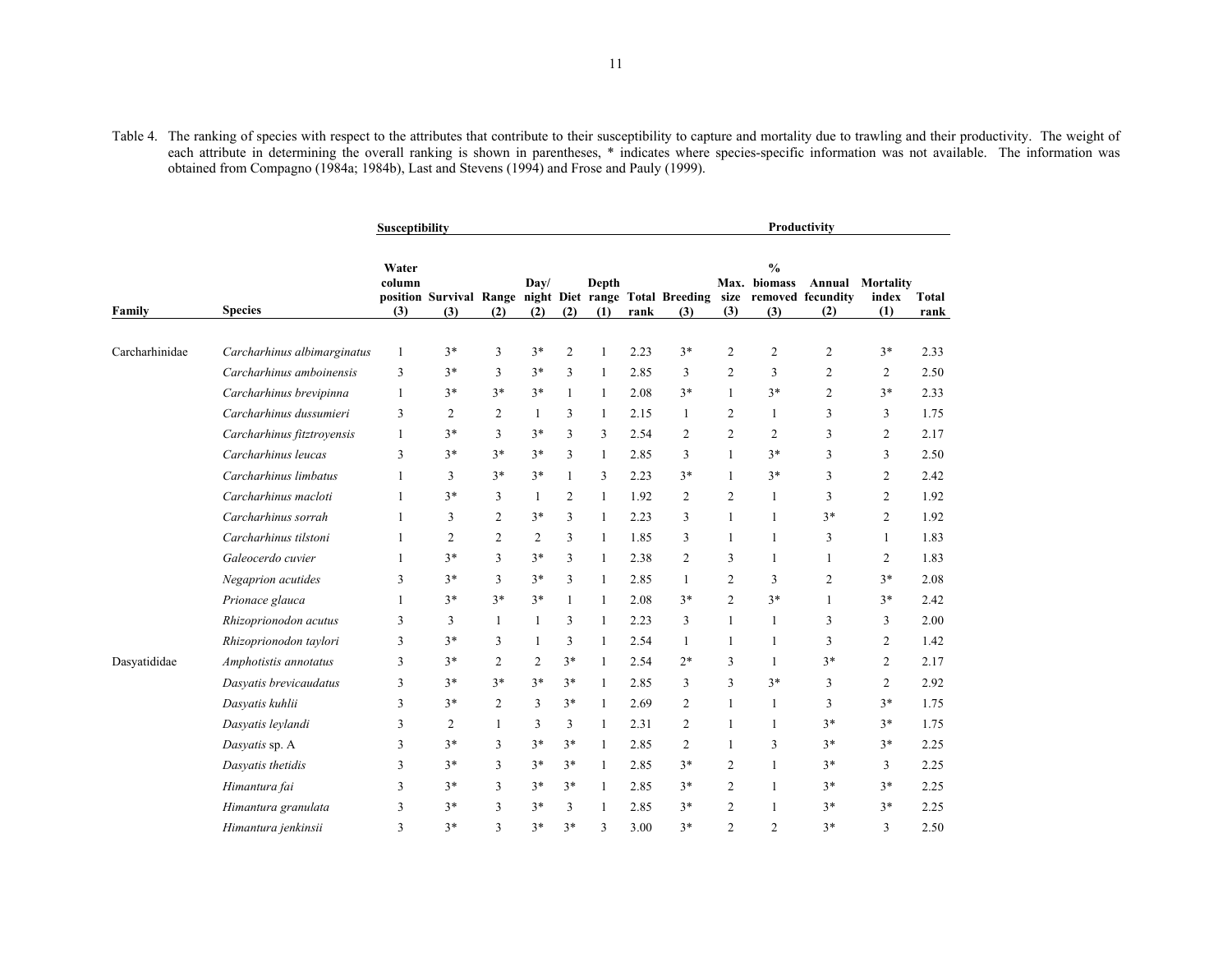|                 | Himantura sp. A                        | 3 | $3*$           | 2              | $3*$           | $3*$           |    | 2.69 | $3*$           |                | 1              | $3*$           | 1              | 1.83 |
|-----------------|----------------------------------------|---|----------------|----------------|----------------|----------------|----|------|----------------|----------------|----------------|----------------|----------------|------|
|                 | Himantura toshi                        | 3 | $\overline{c}$ | 1              | $\mathfrak{2}$ | 3              | 1  | 2.15 | $\mathbf{1}$   |                | 1              | 3              | $\overline{c}$ | 1.42 |
|                 | Himantura uarnak                       | 3 | $3*$           | $3*$           | $3*$           | $3*$           | 1  | 2.85 | $3*$           | $\overline{c}$ | 1              | $3*$           | 3              | 2.25 |
|                 | Himantura undulata                     | 3 | $3*$           | $\overline{2}$ | 2              | $3*$           | 1  | 2.54 | $3*$           | $\overline{c}$ | 1              | $3*$           | 3              | 2.25 |
|                 | Pastinachus sephen                     | 3 | $3*$           | 2              | $3*$           | 3              | 3  | 2.85 | 1              | 3              | 1              | $3*$           | 2              | 1.92 |
|                 | Taeniura meyeni                        | 3 | $3*$           | 3              | $3*$           | $3*$           | 1  | 2.85 | 3              | 3              | 1              | 3              | 3              | 2.50 |
|                 | Urogymnus asperrimus                   | 3 | $3*$           | 3              | $3*$           | $3*$           | 1  | 2.85 | 3              | 2              | 1              | 3              | 3              | 2.25 |
|                 | Ginglymostomatidae Nebrius ferrugineus | 3 | $3*$           | 3              | $3*$           | 3              | 1  | 2.85 | $\mathbf{1}$   | $\overline{c}$ | 1              | 2              | $3*$           | 1.58 |
| Gymnuridae      | Gymnura australis                      | 3 | $\overline{c}$ | 1              | $\overline{2}$ | $3*$           | 3  | 2.31 | $\mathbf{1}$   | 1              | 1              | 3              | $\overline{c}$ | 1.42 |
| Hemiscylliidae  | Chiloscyllium punctatum                | 3 | $3*$           | $\overline{c}$ | 3              | 3              | 1  | 2.69 | $3*$           | 1              | 1              | $3*$           | 3              | 2.00 |
|                 | Hemigaleus microstoma                  | 3 | 3              | 1              | $3*$           | 2              | 1  | 2.38 | 2              | 1              | 1              | $\overline{c}$ | 1              | 1.42 |
|                 | Hemipristis elongatus                  | 1 | $3*$           | 3              | $3*$           | 2              | 1  | 2.23 | $\overline{2}$ | 2              | 1              | 3              | 3              | 2.00 |
| Myliobatidae    | Aetobatus narinari                     | 1 | $3*$           | 3              | $3*$           | 2              | 1  | 2.23 | $3*$           | 3              | 1              | 3              | 2              | 2.42 |
|                 | Aetomylaeus vespertilio                | 1 | $3*$           | $3*$           | $3*$           | $3*$           | 1  | 2.23 | $3*$           | $\overline{2}$ | $3*$           | $3*$           | 2              | 2.67 |
|                 | Aetomyleus nichofii                    | 1 | $3*$           | 2              | 3              | $2*$           | 1  | 2.08 | $3*$           | 1              | 1              | 3              | $\overline{c}$ | 1.92 |
| Narcinidae      | Narcine westraliensis                  | 3 | $3*$           | $3*$           | $3*$           | $\overline{c}$ | 1  | 2.69 | $3*$           | $\mathbf{1}$   | $3*$           | $3*$           | $3*$           | 2.50 |
| Orectolobidae   | Orectolobus ornatus                    | 3 | $3*$           | 3              | 3              | 3              | 1  | 2.85 | $3*$           | 2              | 1              | $3*$           | $3*$           | 2.25 |
| Pristidae       | Anoxypristis cuspidata                 | 3 | $3*$           | $3*$           | $\mathfrak{2}$ | $3*$           | 3  | 2.85 | 3              | 1              | 1              | 3              | $3*$           | 2.00 |
|                 | Pristis clavata                        | 3 | $3*$           | $3*$           | $3*$           | $3*$           | 3  | 3.00 | $3*$           | $\overline{c}$ | $3*$           | $3*$           | $3*$           | 2.75 |
|                 | Pristis microdon                       | 3 | $3*$           | $3*$           | $3*$           | $3*$           | 3  | 3.00 | $3*$           | 1              | $3*$           | $3*$           | $3*$           | 2.50 |
|                 | Pristis pectinata                      | 3 | $3*$           | $3*$           | $3*$           | $3*$           | 3  | 3.00 | $3*$           | 3              | $3*$           | 2              | $3*$           | 2.83 |
|                 | Pristis zijsron                        | 3 | $3*$           | 3              | $3*$           | $3*$           | 3  | 3.00 | $3*$           | $\overline{2}$ | 1              | $3*$           | $3*$           | 2.25 |
| Rhinobatidae    | Rhinobatos typus                       | 3 | $3*$           | 3              | $3*$           | $3*$           | 1  | 2.85 | $3*$           | $\mathbf{1}$   | 1              | $3*$           | 3              | 2.00 |
| Rhynchobatidae  | Rhina ancylostoma                      | 3 | $3*$           | $\overline{2}$ | 3              | 3              | 1  | 2.69 | $3*$           | 1              | 1              | $3*$           | 3              | 2.00 |
|                 | Rhynchobatus djiddensis                | 3 | 1              | $\overline{c}$ | $3*$           | $3*$           | 1  | 2.23 | 3              | $\overline{2}$ | 1              | $3*$           | $\overline{c}$ | 2.17 |
| Scyliorhinidae  | Atelomycterus fasciatus                | 3 | $3*$           | 3              | $3*$           | $3*$           | 1  | 2.85 | 2              | $\overline{c}$ | $\overline{2}$ | 3              | 3              | 2.25 |
|                 | Galeus sp. A                           | 3 | $3*$           | $3*$           | $3*$           | $3*$           | 1  | 2.85 | $3*$           | $\mathbf{1}$   | $3*$           | $3*$           | $3*$           | 2.50 |
| Sphyrnidae      | Eusphyra blochii                       | 1 | $3*$           | 3              | 2              | 3              | -1 | 2.23 | 2              | 1              | 1              | 2              | 2              | 1.50 |
|                 | Sphyrna lewini                         | 1 | $3*$           | $3*$           | $3*$           | 1              | 1  | 2.08 | $3*$           | 2              | 1              | $2*$           | $2*$           | 2.00 |
|                 | Sphyrna mokarran                       | 1 | $3*$           | 3              | $3*$           | 2              | 1  | 2.23 | 2              | 3              | 1              | $2*$           | 3              | 2.08 |
| Squatinidae     | Squatina sp. A                         | 3 | $3*$           | $3*$           | $3*$           | $3*$           | -1 | 2.85 | $3*$           | 1              | $3*$           | $3*$           | $3*$           | 2.50 |
| Stegastomatidae | Stegastoma fasciatum                   | 3 | $3*$           | $3*$           | 3              | 3              | 3  | 3.00 | $2*$           | 2              |                | $3*$           | 3              | 2.00 |